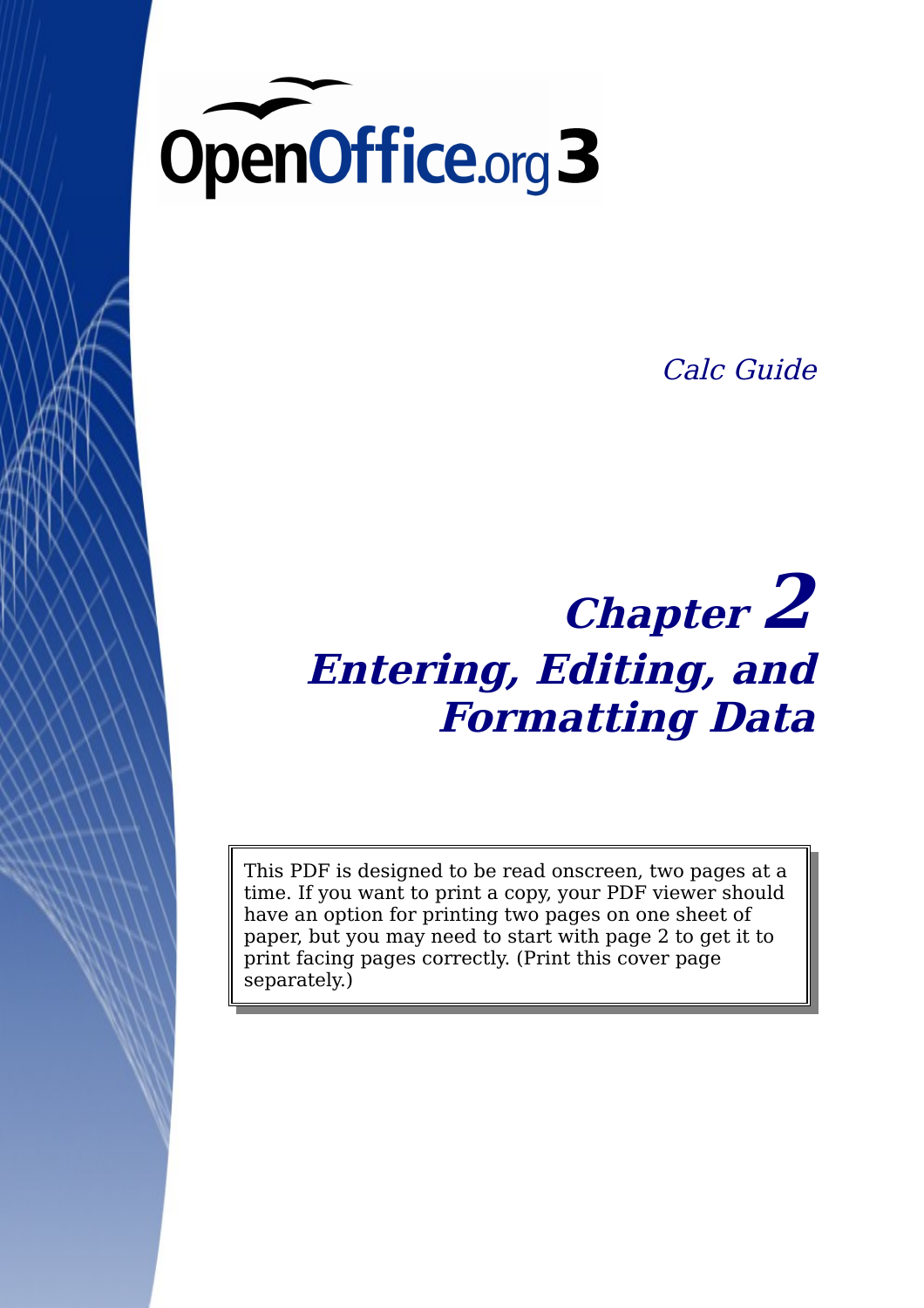# <span id="page-1-0"></span>**Copyright**

This document is Copyright © 2005–2008 by its contributors as listed in the section titled **Authors**. You may distribute it and/or modify it under the terms of either the [GNU General Public License,](http://www.gnu.org/licenses/gpl.html) version 3 or later, or the [Creative Commons Attribution License,](http://creativecommons.org/licenses/by/3.0/) version 3.0 or later.

All trademarks within this guide belong to their legitimate owners.

# **Authors**

Peter Kupfer Andy Brown Bruce Byfield Iain Roberts Jean Hollis Weber

# **Feedback**

Please direct any comments or suggestions about this document to: [authors@user-faq.openoffice.org](mailto:authors@user-faq.openoffice.org)

# **Acknowledgments**

The sections on speeding up data entry, hiding and showing data, sorting records, and using the DataForm extension are revised from articles written by Bruce Byfield and first published on the Linux Journal website; used with permission.

# **Publication date and software version**

Published 17 May 2009. Based on OpenOffice.org 3.1.



You can download an editable version of this document from <http://oooauthors.org/en/authors/userguide3/published/>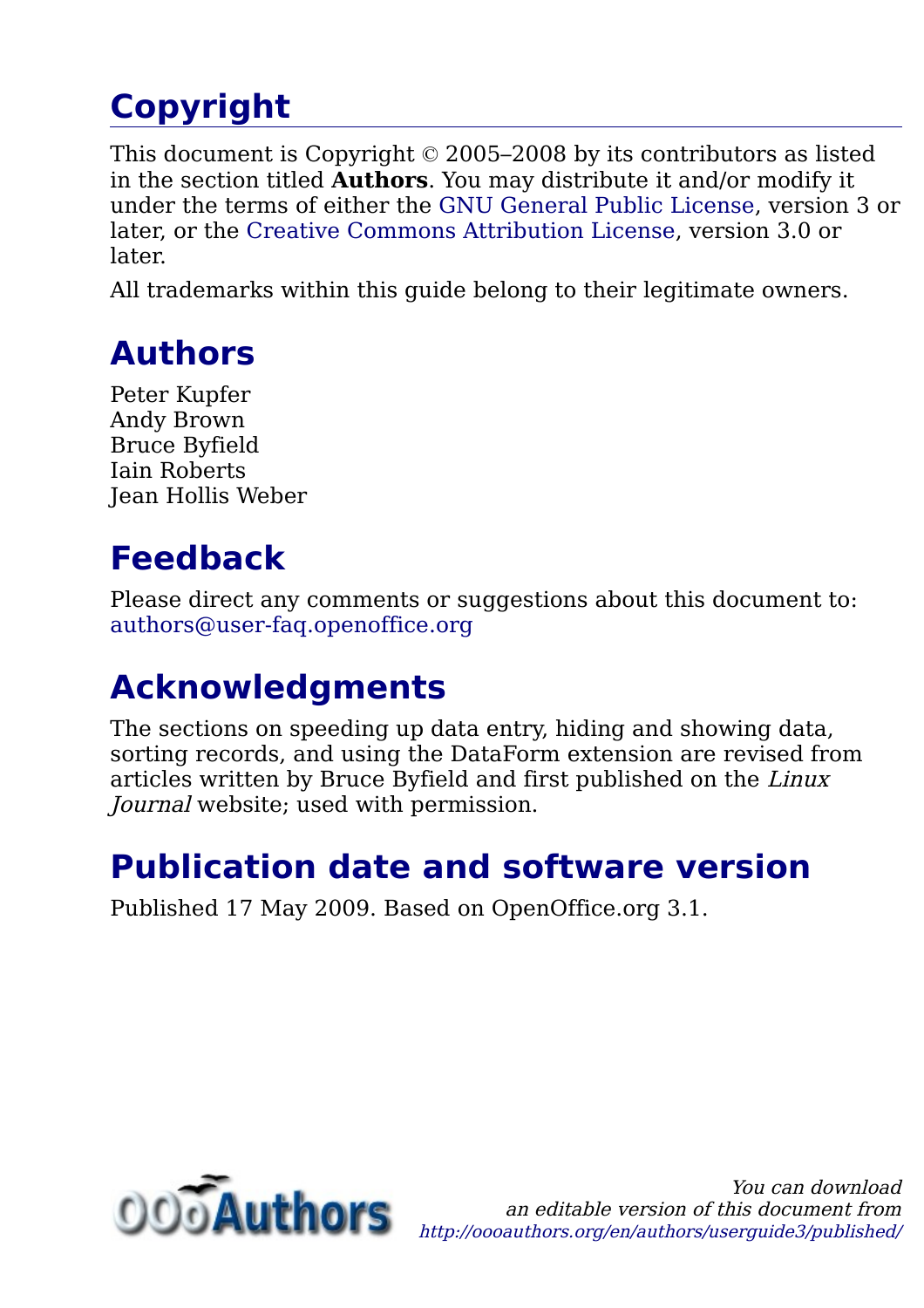# **Contents**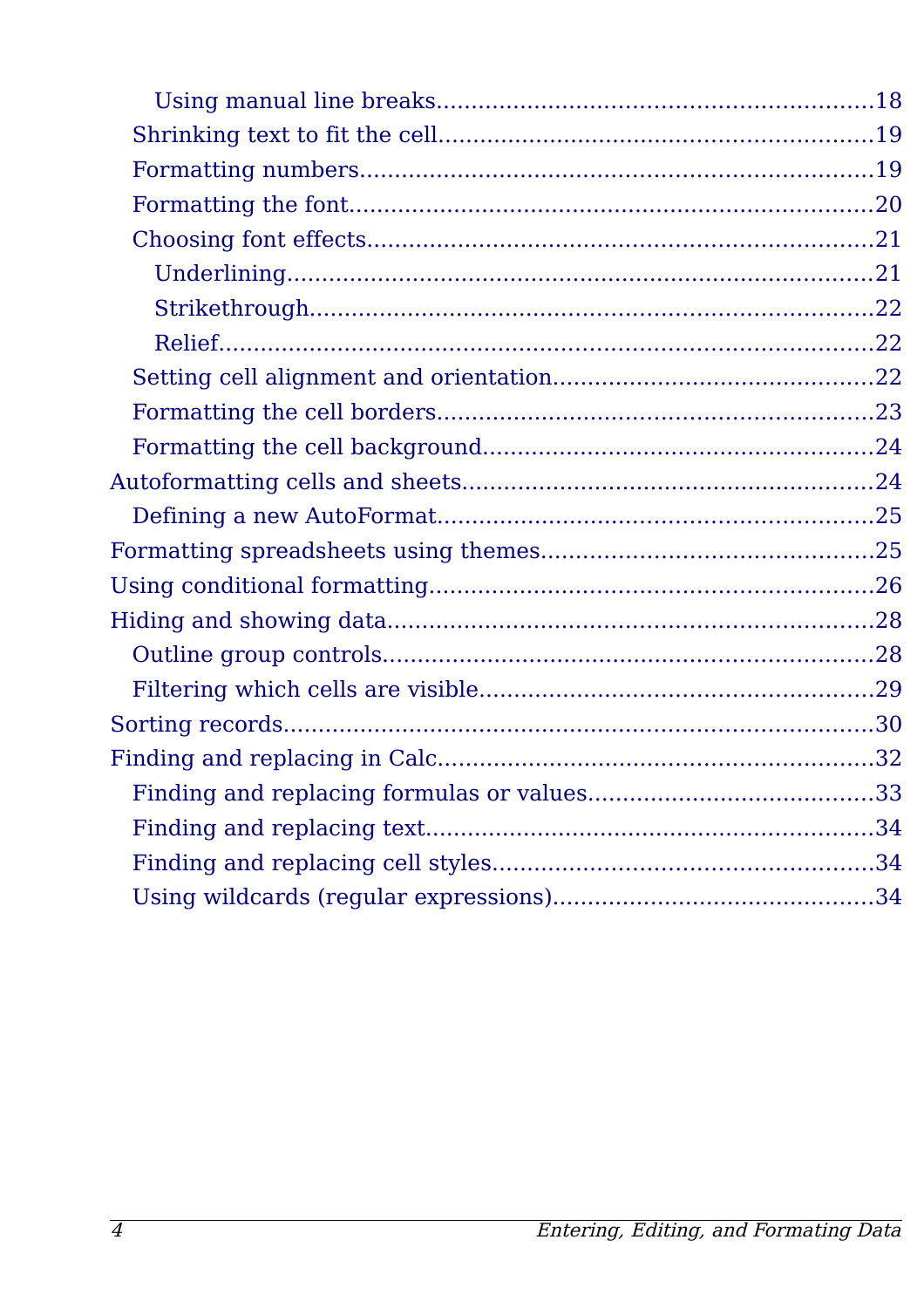# <span id="page-4-4"></span>**Introduction**

You can enter data into Calc in several ways: using the keyboard, the mouse (dragging and dropping), the Fill tool, and selection lists. Calc also provides the ability to input information into multiple sheets of the same document at one time.

After entering data, you can format and display it in various ways.

# <span id="page-4-3"></span>**Entering data using the keyboard**

Most data entry in Calc can be accomplished using the keyboard.

### <span id="page-4-2"></span>**Entering numbers**

Click in the cell and type in the number using the number keys on either the main keyboard or the numeric keypad.

To enter a negative number, either type a minus (–) sign in front of it or enclose it in parentheses (brackets), like this: (1234).

By default, numbers are right-aligned and negative numbers have a leading minus symbol.

### <span id="page-4-1"></span>**Entering text**

**Tip**

Click in the cell and type the text. Text is left-aligned by default.

### <span id="page-4-0"></span>**Entering numbers as text**

If a number is entered in the format  $01481$ , Calc will drop the leading 0. (Exception: see Tip below.) To preserve the leading zero, for example for telephone area codes, type an apostrophe before the number, like this: '01481.

The data is now regarded as text by Calc. Formulas and functions will treat the entry like any other text entry, which typically results in it being a zero in a formula, and being ignored in a function.

> Numbers can have leading zeros and be regarded as numbers (as opposed to text) if the cell is formated appropriately. Rightclick on the cell and chose **Format Cells > Numbers**. Adjust the leading zeros setting to add leading zeros to numbers.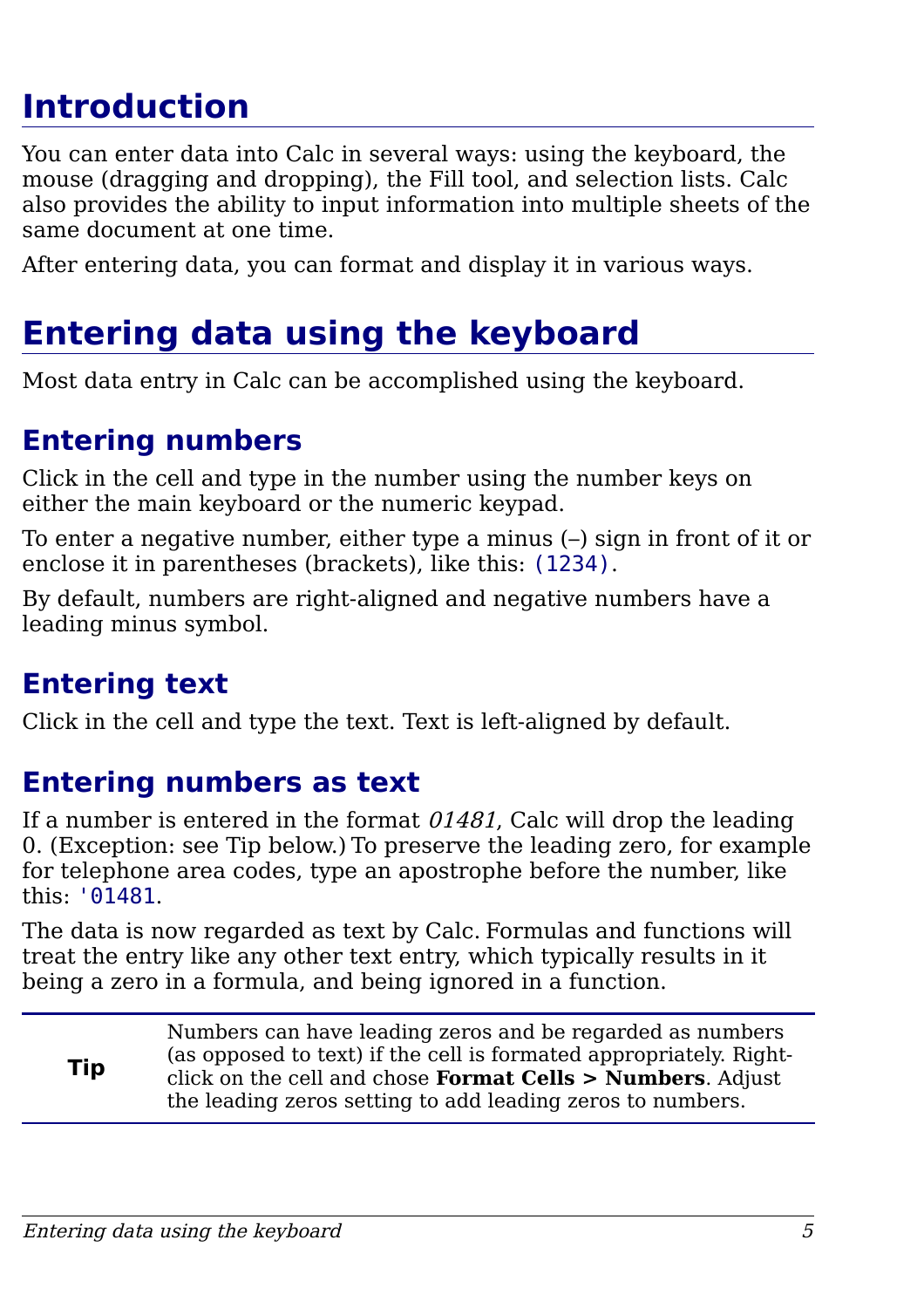| <b>Note</b> | When using an apostrophe to allow a leading 0 to be displayed,<br>the apostrophe is not visible in the cell after the <i>Enter</i> key is<br>pressed—if the apostrophe is a plain apostrophe (not a "smart"<br>quote" apostrophe). If "smart quotes" are selected for<br>apostrophes, the apostrophe remains visible in the cell. |
|-------------|-----------------------------------------------------------------------------------------------------------------------------------------------------------------------------------------------------------------------------------------------------------------------------------------------------------------------------------|
|             | To choose the type of apostrophe, use <b>Tools &gt; AutoCorrect &gt;</b><br><b>Custom Quotes.</b> The selection of the apostrophe type affects<br>both Calc and Writer.                                                                                                                                                           |

### <span id="page-5-1"></span>**Entering dates and times**

Select the cell and type the date or time. You can separate the date elements with a slant (*/*) or a hyphen (-) or use text such as 10 Oct 03. Calc recognizes a variety of date formats. You can separate time elements with colons such as 10:43:45.

### <span id="page-5-0"></span>**Entering special characters**

A "special" character is one not found on a standard English keyboard. For example,  $\odot$   $\frac{3}{4}$  æ c  $\ddot{\text{n}}$   $\ddot{\text{o}}$   $\phi$  are all special characters. To insert a special character:

- 1) Place the cursor in your document where you want the character to appear.
- 2) Click **Insert > Special Character** to open the Special Characters dialog [\(Figure 1\)](#page-5-2).

| ≅<br><b>Special Characters</b> |   |    |        |                        |   |   |              |        |                |             |   |                    |   |   |                 |                       |               |
|--------------------------------|---|----|--------|------------------------|---|---|--------------|--------|----------------|-------------|---|--------------------|---|---|-----------------|-----------------------|---------------|
| Font                           |   |    |        | <b>Times New Roman</b> |   |   | $\checkmark$ | Subset |                |             |   | <b>Basic Greek</b> |   |   |                 | v                     | OK            |
| $\blacksquare$                 | ۰ | ×. | $\sim$ | $\ddot{\phantom{1}}$   |   |   | ×.           |        | $\blacksquare$ | $\sim$<br>٠ | ٠ | a Ba               | Ά |   | Έ               | $\blacktriangleright$ | Cancel        |
| Ή                              | Ί | Ό  | Υ      | Ω                      | î | Α | В            | Г      | Δ              | E           | Z | Н                  | Θ | I | K               |                       | Help          |
| Λ                              | M | N  | Ξ      | O                      | П | P | Σ            | т      | Y              | Φ           | х | Ψ                  | Ω | Ï | Ÿ               | $\equiv$              |               |
| ά                              | έ | ή  | ί      | ΰ                      | α | β | ν            | δ      | ε              | v<br>ι.     | η | θ                  | ι | к | λ               |                       | <b>Delete</b> |
| μ                              | v | ξ  | o      | π                      | ρ | ς | σ            | τ      | υ              | Ф           | χ | Ψ                  | ∞ | ï | ΰ               |                       |               |
| ó                              | ΰ | ó  | Ë      | ъ                      | ŕ | e | S            |        | Ï              | J           | Љ | Њ                  | ħ | Ŕ | ÿ               |                       | ε             |
| IJ                             | A | Б  | B      | Г                      | Д | E | Ж            | 3      | И              | й           | К | Л                  | M | Η | O               |                       |               |
| Π                              | P | C  | T      | У                      | Ф | X | П            | ч      | Ш              | Ш           | Ъ | Ы                  | Ь | э | $\overline{10}$ |                       | U+03B5        |
| Characters: αβγδε              |   |    |        |                        |   |   |              |        |                |             |   |                    |   |   |                 |                       |               |

<span id="page-5-2"></span>Figure 1: The Special Characters dialog , where you can insert special characters.

3) Select the characters (from any font or mixture of fonts) you wish to insert, in order; then click **OK**. The selected characters are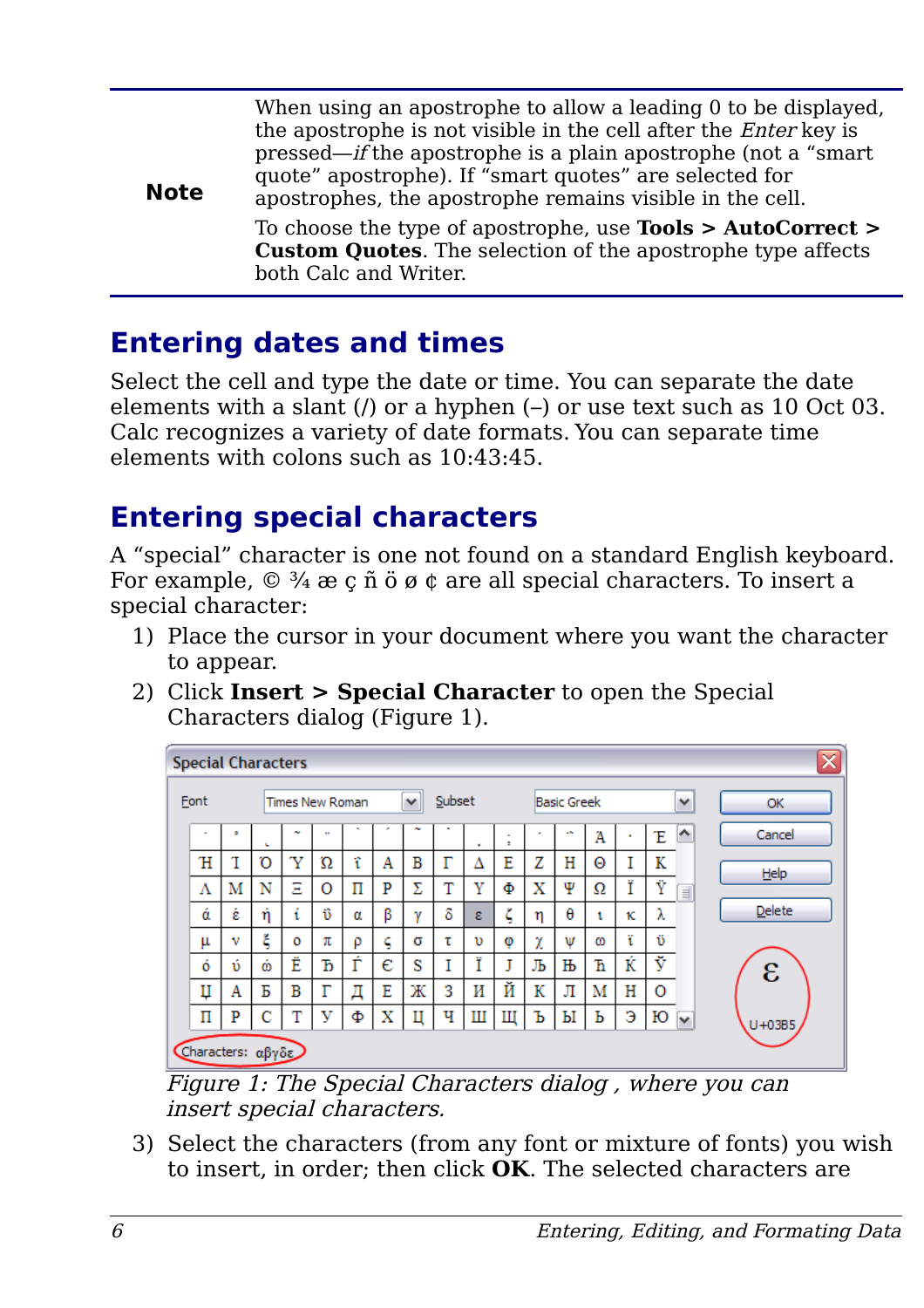shown in the lower left of the dialog. As you select each character, it is shown on the lower right, along with the numerical code for that character.

| Tip         | Notice that the characters selected appear in the bottom-left<br>corner of the dialog.                                                                          |
|-------------|-----------------------------------------------------------------------------------------------------------------------------------------------------------------|
|             |                                                                                                                                                                 |
| <b>Note</b> | Different fonts include different special characters. If you do<br>not find a particular special character you want, try changing<br>the <i>Font</i> selection. |

#### <span id="page-6-1"></span>**Inserting non-breaking spaces and hyphens**

#### **Non-breaking spaces**

To prevent two words from being separated at the end of a line, press Control+spacebar after the first word.

#### **Non-breaking hyphen**

You can use a non-breaking hyphen in cases where you do not want the hyphen to appear at the end of a line, for example in a number such as 123-4567. To insert a non-breaking hyphen, press Control+Shift+minus sign.

#### <span id="page-6-0"></span>**Inserting dashes**

To enter en and em dashes, you can use the Replace dashes option under **Tools > AutoCorrect > Options** [\(Figure 20\)](#page-20-2). This option replaces two hyphens, under certain conditions, with the corresponding dash.

In the following table, the A and B represent text consisting of letters A to z or digits 0 to 9.

| <b>Text that you type:</b>                                                       | <b>Result</b>                         |
|----------------------------------------------------------------------------------|---------------------------------------|
| A - B (A, space, minus, space, B)                                                | $A - B$ (A, space, en-dash, space, B) |
| A -- B (A, space, minus, minus, space, B) $ A - B(A, space, en-dash, space, B) $ |                                       |
| $A$ --B $(A, minus, minus, B)$                                                   | $A$ — $B$ (A, em-dash, B)             |
| $A-B(A, minus, B)$                                                               | A-B (unchanged)                       |
| A -B (A, space, minus, B)                                                        | A -B (unchanged)                      |
| A --B (A, space, minus, minus, B)                                                | A-B (A, space, en-dash, B)            |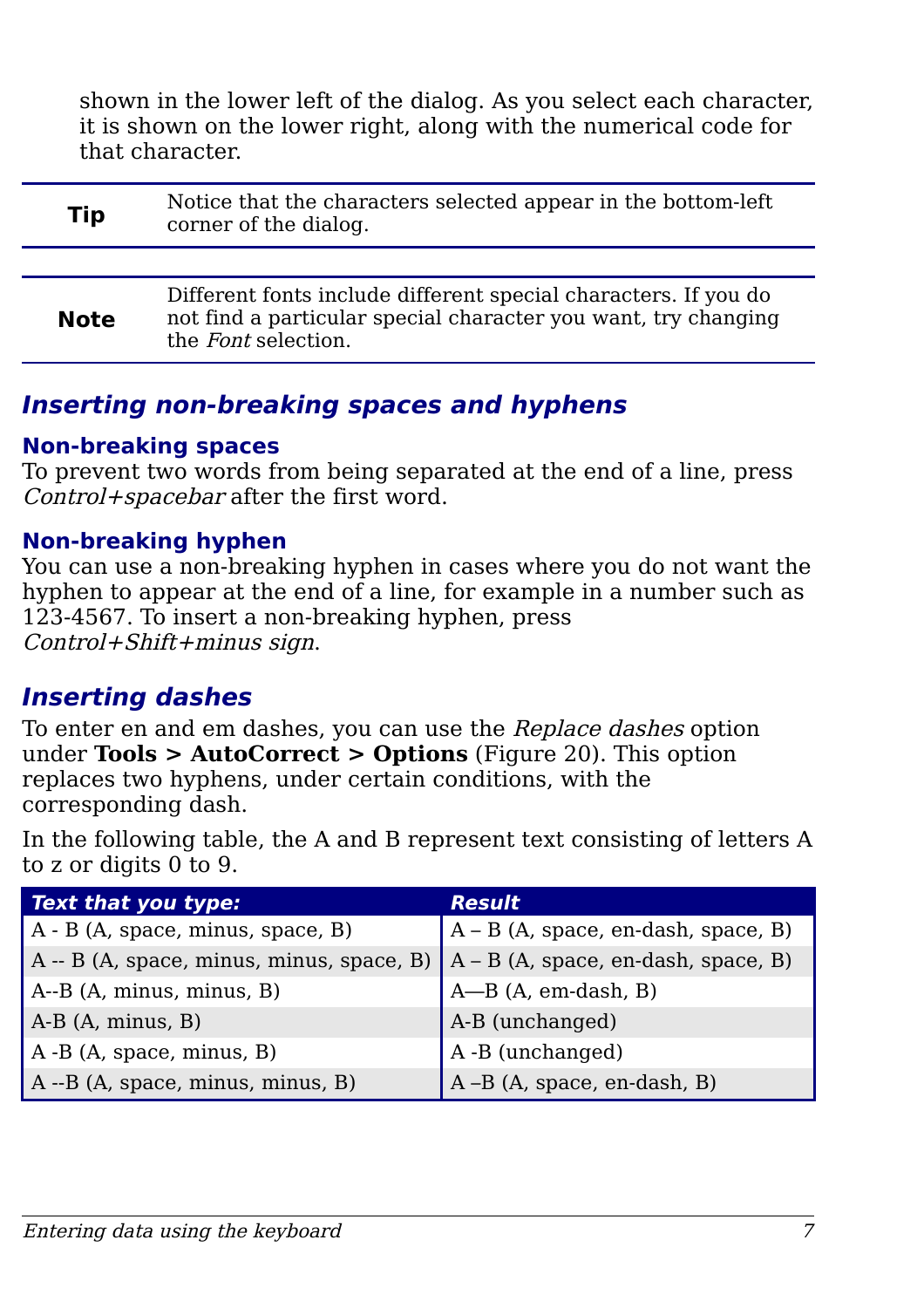### <span id="page-7-2"></span>**Deactivating automatic changes**

Calc automatically applies many changes during data input, unless you deactivate those changes. You can also immediately undo any automatic changes with  $Ctrl + Z$ .

#### **AutoCorrect changes**

Automatic correction of typing errors, replacement of straight quotation marks by curly (custom) quotes, and starting cell content with an uppercase (capital letter) are controlled by **Tools > AutoCorrect**. Go to the Custom Quotes, Options, or Replace tabs to deactivate any of these features that you do not want. On the Replace tab, you can also delete unwanted word pairs and add new ones as required.

#### **AutoInput**

When you are typing in a cell, Calc automatically suggests matching input found in the same column. To turn the AutoInput on and off, set or remove the check mark in front of **Tools > Cell Contents > AutoInput**.

#### **Automatic date conversion**

Calc automatically converts certain entries to dates. To ensure that an entry that looks like a date is interpreted as text, type an apostrophe at the beginning of the entry. The apostrophe is not displayed in the cell.

# <span id="page-7-1"></span>**Speeding up data entry**

Entering data into a spreadsheet can be very labor-intensive, but Calc provides several tools for removing some of the drudgery from input.

The most basic ability is to drop and drag the contents of one cell to another with a mouse. Many people also find AutoInput helpful. Calc also includes several other tools for automating input, especially of repetitive material. They include the Fill tool, selection lists, and the ability to input information into multiple sheets of the same document.

### <span id="page-7-0"></span>**Using the Fill tool on cells**

At its simplest, the Fill tool is a way to duplicate existing content. Start by selecting the cell to copy, then drag the mouse in any direction (or hold down the Shift key and click in the last cell you want to fill), and then choose **Edit > Fill** and the direction in which you want to copy: Up, Down, Left or Right.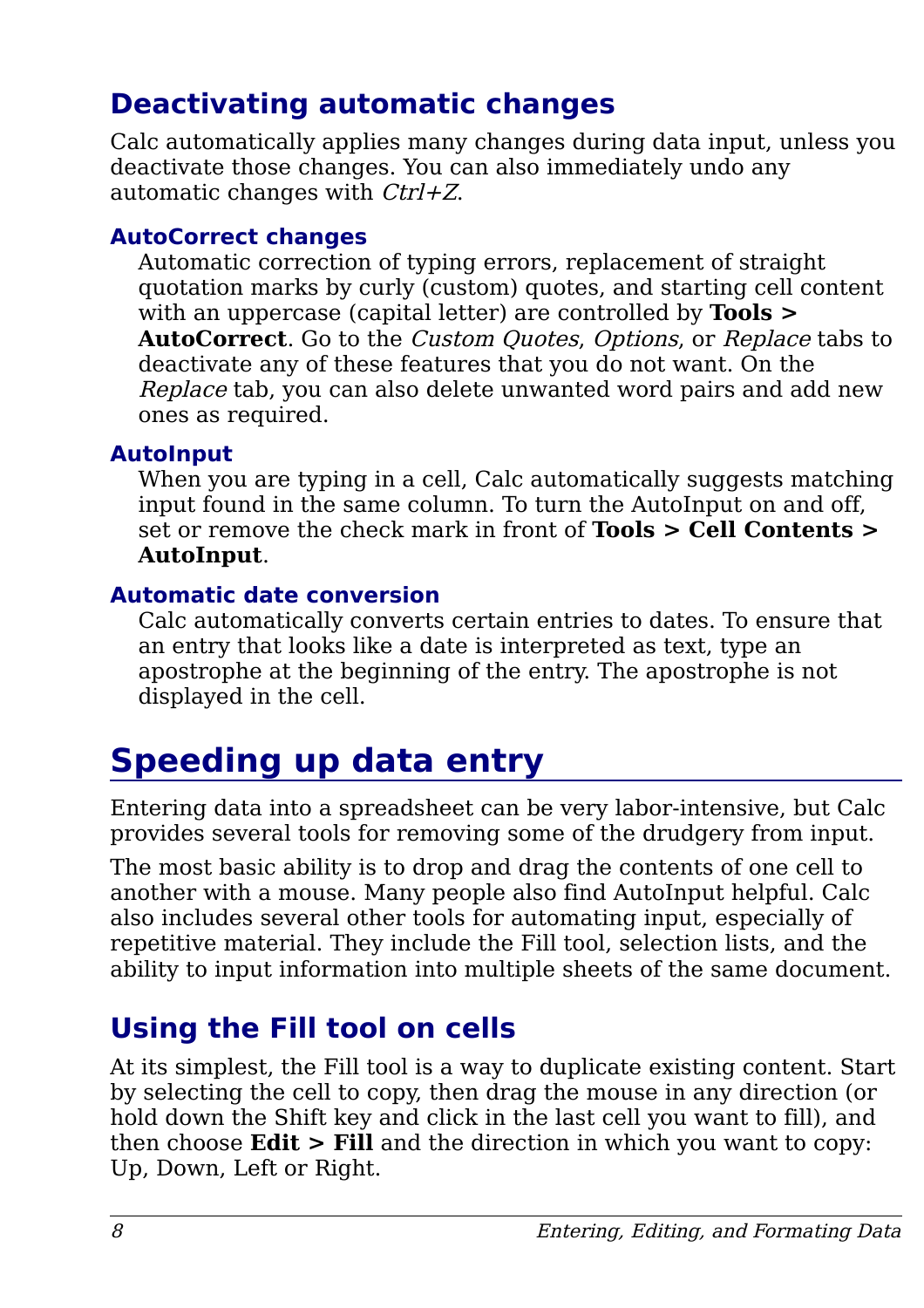

**Caution** Choices that are not available are grayed out, but you can still choose the opposite direction from what you intend, which could cause you to overwrite cells accidentallyl.

**Tip**

A shortcut way to fill cells is to grab the "handle" in the lower right-hand corner of the cell and drag it in the direction you want to fill.

|                |          |  |                                                                  |          | В |
|----------------|----------|--|------------------------------------------------------------------|----------|---|
|                | Original |  |                                                                  | Original |   |
| $\frac{2}{3}$  |          |  |                                                                  | Original |   |
|                |          |  | $\frac{2}{3}$<br>$\frac{3}{4}$<br>$\frac{4}{5}$<br>$\frac{6}{7}$ | Original |   |
| $\overline{4}$ |          |  |                                                                  | Original |   |
| 5              |          |  |                                                                  | Original |   |
| 6              |          |  |                                                                  | Original |   |
|                |          |  |                                                                  | Original |   |
| 8              |          |  | 8                                                                | Original |   |
| 9              |          |  | 9                                                                | Original |   |
| 10             |          |  | 10                                                               | Original |   |
| 11             |          |  | 11                                                               |          |   |
| 12             |          |  | 12                                                               |          |   |

Figure 2: Using the Fill tool

### <span id="page-8-0"></span>**Using a fill series**

A more complex use of the Fill tool is to use a fill series. The default lists are for the full and abbreviated days of the week and the months of the year, but you can create your own lists as well.

To add a fill series to a spreadsheet, select the cells to fill, choose **Edit > Fill > Series**. In the Fill Series dialog, select **AutoFill** as the Series type, and enter as the *Start value* an item from any defined series. The selected cells then fill in the other items on the list sequentially, repeating from the top of the list when they reach the end of the list.

| $\overline{E}$<br><b>Fill Series</b> |                                  |                            | $\overline{\mathsf{x}}$ |
|--------------------------------------|----------------------------------|----------------------------|-------------------------|
| Direction<br>$\odot$ <i>Down</i>     | Series type<br>$\bigcirc$ Linear | Time unit -<br>$\odot$ Day | OK                      |
| O Right                              | ○ Growth                         | O Weekday                  | Cancel                  |
| $\bigcirc$ Up                        | $\bigcirc$ Date                  | O Month                    | $He$ lp                 |
| $O$ Left                             | ⊙ <u>A</u> utoFill               | O Year                     |                         |
| Start value                          | January                          |                            |                         |
| End value                            |                                  |                            |                         |
| Increment                            |                                  |                            |                         |

<span id="page-8-1"></span>Figure 3: Specifying the start of a fill series (result is in [Figure 4](#page-9-1))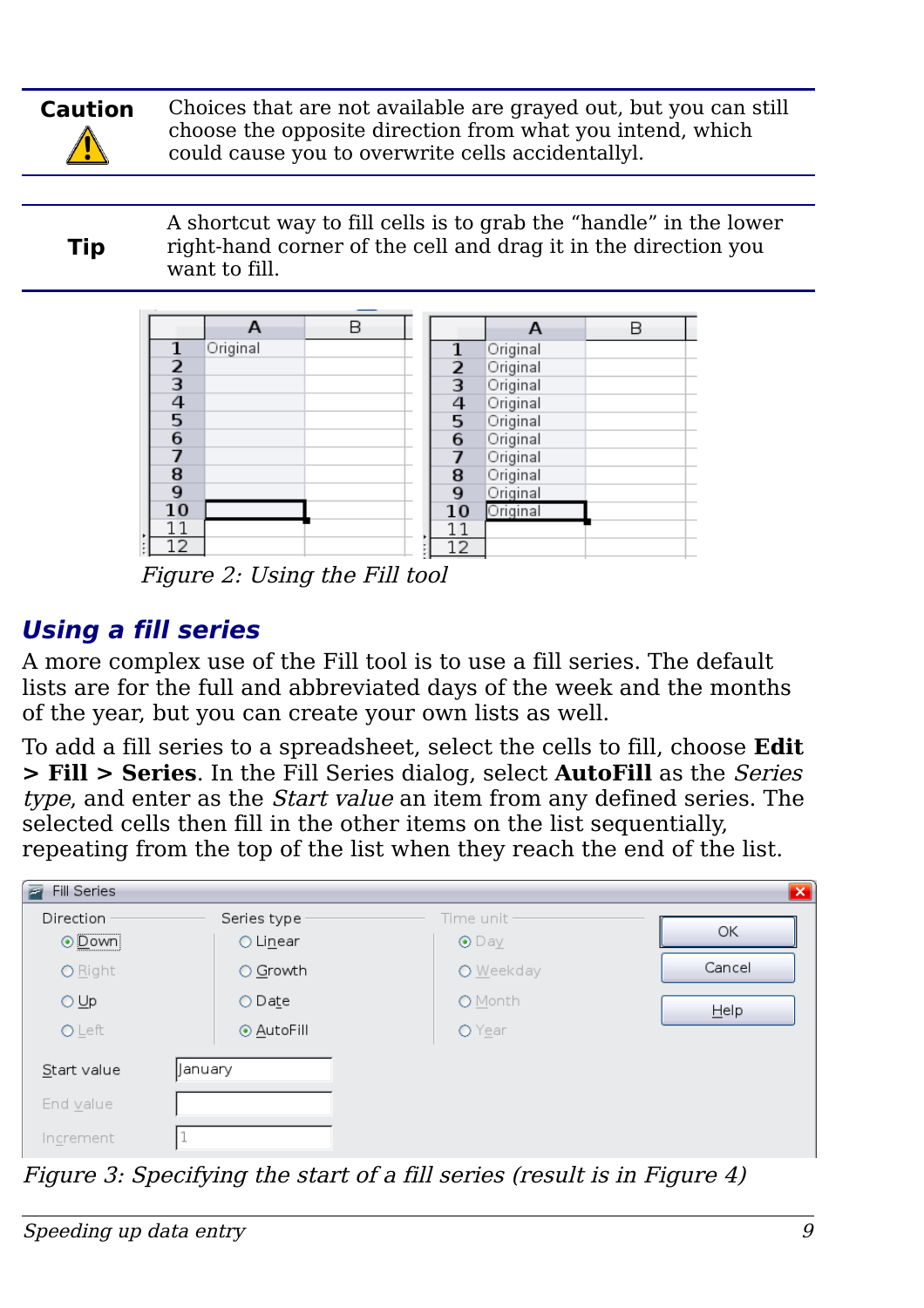|               | А         | B |
|---------------|-----------|---|
| 1             | January   |   |
| $\frac{2}{3}$ | February  |   |
|               | March     |   |
| 4             | April     |   |
| 5             | May       |   |
| 6             | June      |   |
| 7             | July      |   |
| 8             | August    |   |
| 9             | September |   |
| 10            | October   |   |
| 11            | Nov ember |   |
| 12            | December  |   |
| 13            |           |   |

<span id="page-9-1"></span>Figure 4: Result of fill series selection shown in [Figure 3](#page-8-1)

You can also use **Edit > Fill > Series** to create a one-time fill series for numbers by entering the start and end values and the increment. For example, if you entered start and end values of 1 and 7 with an increment of 2, you would get the sequence of 1, 3, 5, 7.

In all these cases, the Fill tool creates only a momentary connection between the cells. Once they are filled, the cells have no further connection with one another.

#### <span id="page-9-0"></span>**Defining a fill series**

To define a fill series, go to **Tools > Options > OpenOffice.org Calc > Sort Lists**. This dialog shows the previously-defined series in the Lists box on the left, and the contents of the highlighted list in the Entries box.

| Lists                                                                                                                                                | Entries                  |            |
|------------------------------------------------------------------------------------------------------------------------------------------------------|--------------------------|------------|
| Sun, Mon, Tue, Wed, Thu, Fri, Sat<br>Sunday, Monday, Tuesday, Wednesd<br>Jan,Feb,Mar,Apr,May,Jun,Jul,Aug,Se<br>January, February, March, April, May, | Sun<br>Mon<br>Tue<br>Wed | New<br>Add |
|                                                                                                                                                      | Thu<br>Fri<br>Sat        | Delete     |

#### Figure 5: Predefined fill series

Click **New**. The Entries box is cleared. Type the series for the new list in the Entries box (one entry per line), and then click **Add**.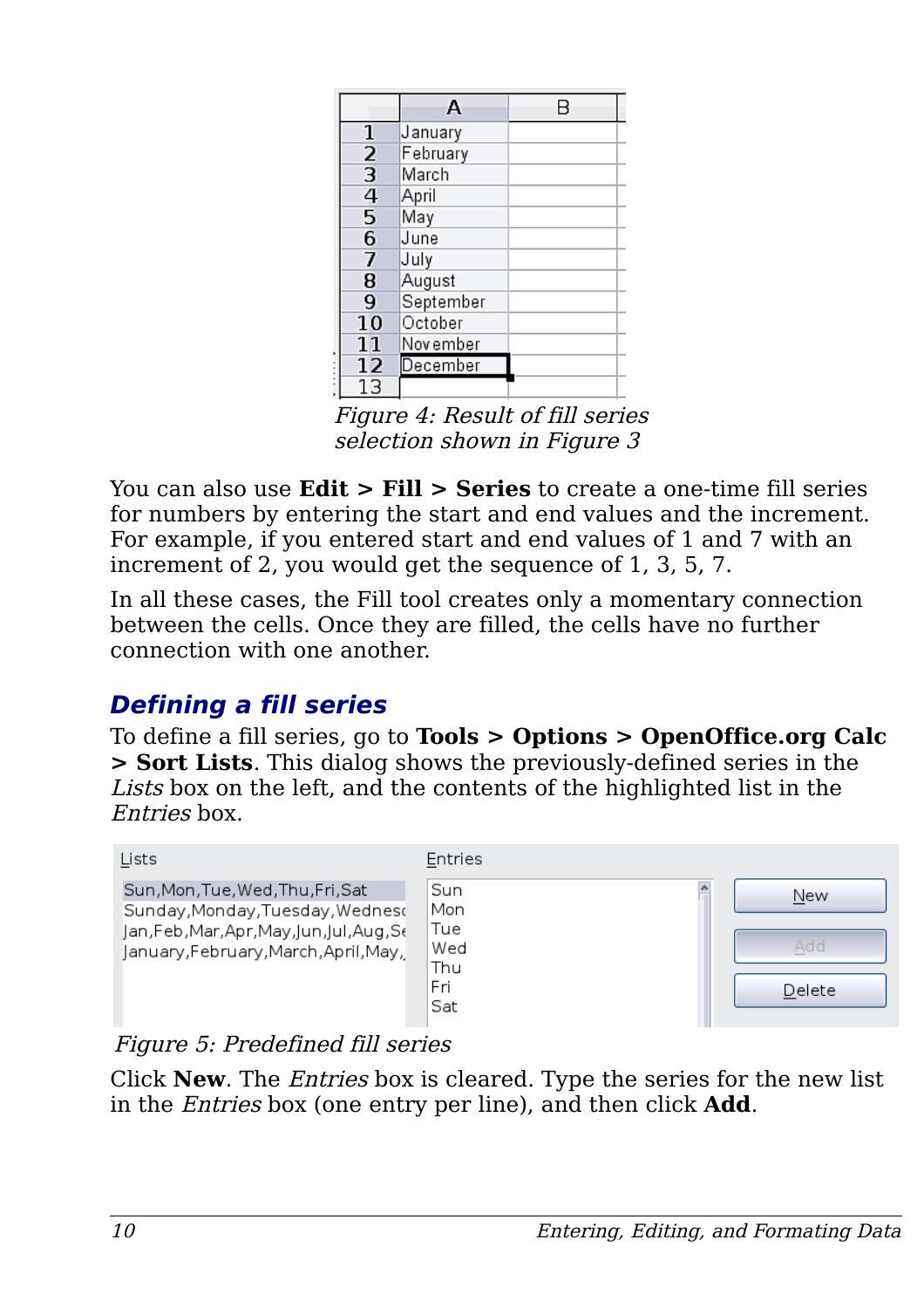| Lists                                                                       | Entries           |                    |
|-----------------------------------------------------------------------------|-------------------|--------------------|
| Sun,Mon,Tue,Wed,Thu,Fri,Sat<br>Sunday, Monday, Tuesday, Wednesd             | ACT<br>NSW        | Discard            |
| Jan,Feb,Mar,Apr,May,Jun,Jul,Aug,Sє<br>January, February, March, April, May, | NΤ<br>QLD<br>SA   | Add                |
|                                                                             | <b>TAS</b><br>VIC | Delete <sup></sup> |
|                                                                             | WA                |                    |

Figure 6: Defining a new fill series

### <span id="page-10-1"></span>**Using selection lists**

Selection lists are available only for text, and are limited to using only text that has already been entered in the same column.

To use a selection list, select a blank cell and press  $Ctrl+D$ . A drop-down list appears of any cell in the same column that either has at least one text character or whose format is defined as Text. Click on the entry you require.



# <span id="page-10-0"></span>**Using the DataForm extension**

DataForm is an OpenOffice.org Calc extension that provides a form-like interface designed to make entering and finding spreadsheet data easier.

You can install DataForm, like any extension, from **Tools > Extension Manager**. Unlike many extensions, it does not require Java.

To use DataForm, you must organize your data in columns with headers or labels in their top rows. Once you have the headers, you can click anywhere on the table or on a blank row directly beneath them and select **Data > Form** from the menu to open the DataForm input dialog [\(Figure 7\)](#page-11-0).

DataForm assumes that the first row in each column is a header, and that each row in the table is one record. The dialog provides input fields for each column. Use the **New** button to add a new record and the **Delete** button to remove the current one.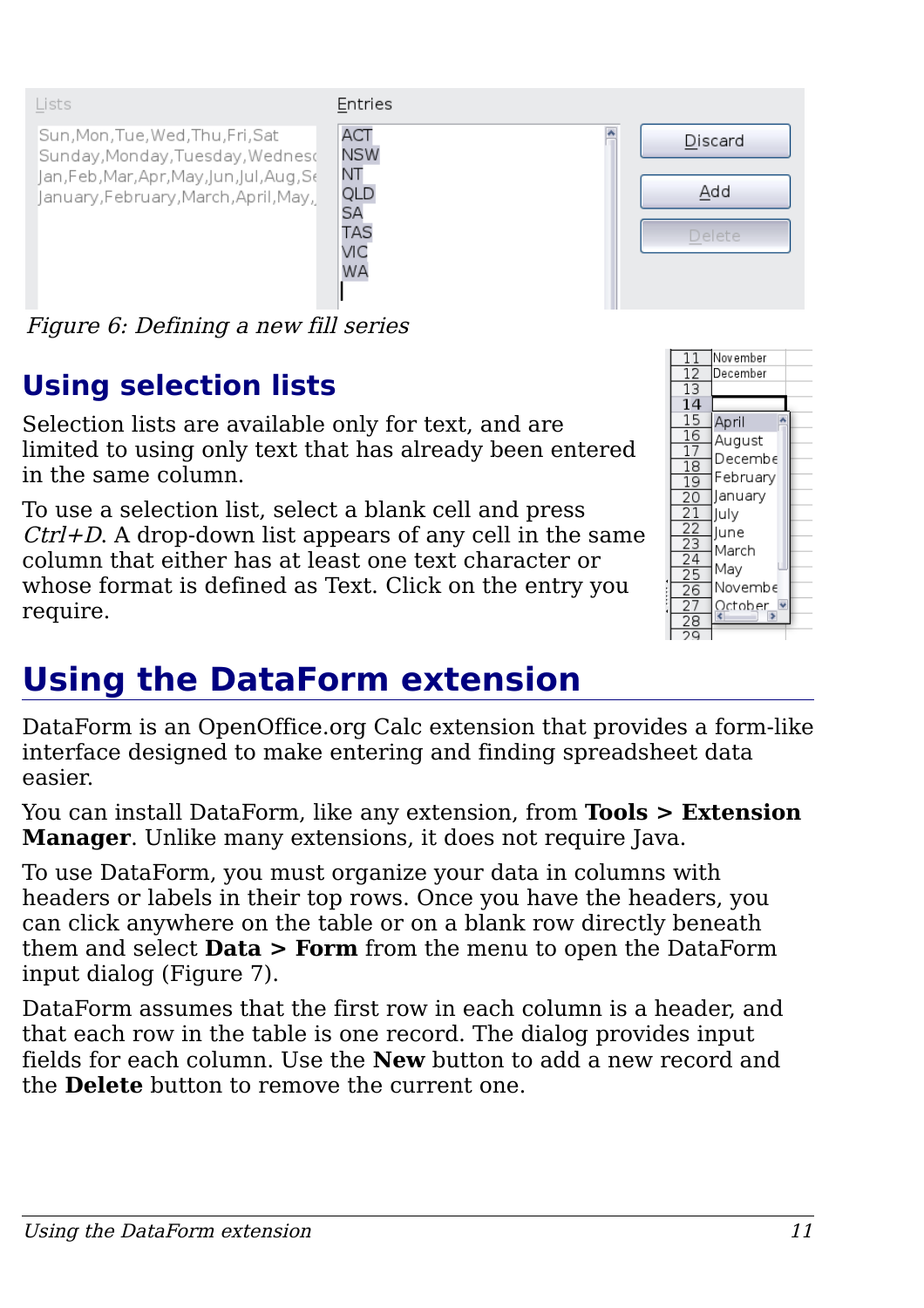| <b>Addresses</b> |              |          |            |
|------------------|--------------|----------|------------|
| surname:         | Weber        | ۸        | 603 of 638 |
| fname:           | Jean         |          | New        |
| address:         | P O Box 640  |          | Delete     |
| ad2:             |              |          | Restore    |
| city:            | Airlie Beach |          | Find Prev  |
| state:           | QLD          |          | Find Next  |
| pcode:           | 4802         |          | Criteria   |
| country:         | Australia    |          | Close)     |
| phone H:         |              |          |            |
| phone W:         |              |          |            |
| email:           |              |          |            |
| alt address:     |              | $\equiv$ |            |
| fax:             |              |          |            |

<span id="page-11-0"></span>Figure 7: DataForm dialog for an address list

At the time of writing (May 2009), the extension was at version 0.9. It is quite useful for basic data entry, but it does have a few limitations. For example, new entries are not added to the table until you move on to another operation. When you do, each new entry is added to the first blank row in the table—generally the one below the last entry. You must select **Data > Sort** from Calc's main menu to organize entries when you are done adding them.

A record deleted using DataForm cannot be restored by Calc's Undo feature. DataForm does have a Restore button that presumably will someday undo a deletion, but it is grayed out in the current version. For now, if you accidentally delete an item, your only option to recover it is to close the file without saving it. Of course, that means you lose any other changes you've made to the file since the last save.

DataForm also has a limited search capacity. The **Find Prev** and **Find Next** buttons help you move sequentially through the table. If you need to jump about, you can do searches on any column (or combination of columns) with the aid of the **Criteria** button. For example, the Addresses list shown in our example contains addresses in several countries. To find entries for the state of Western Australia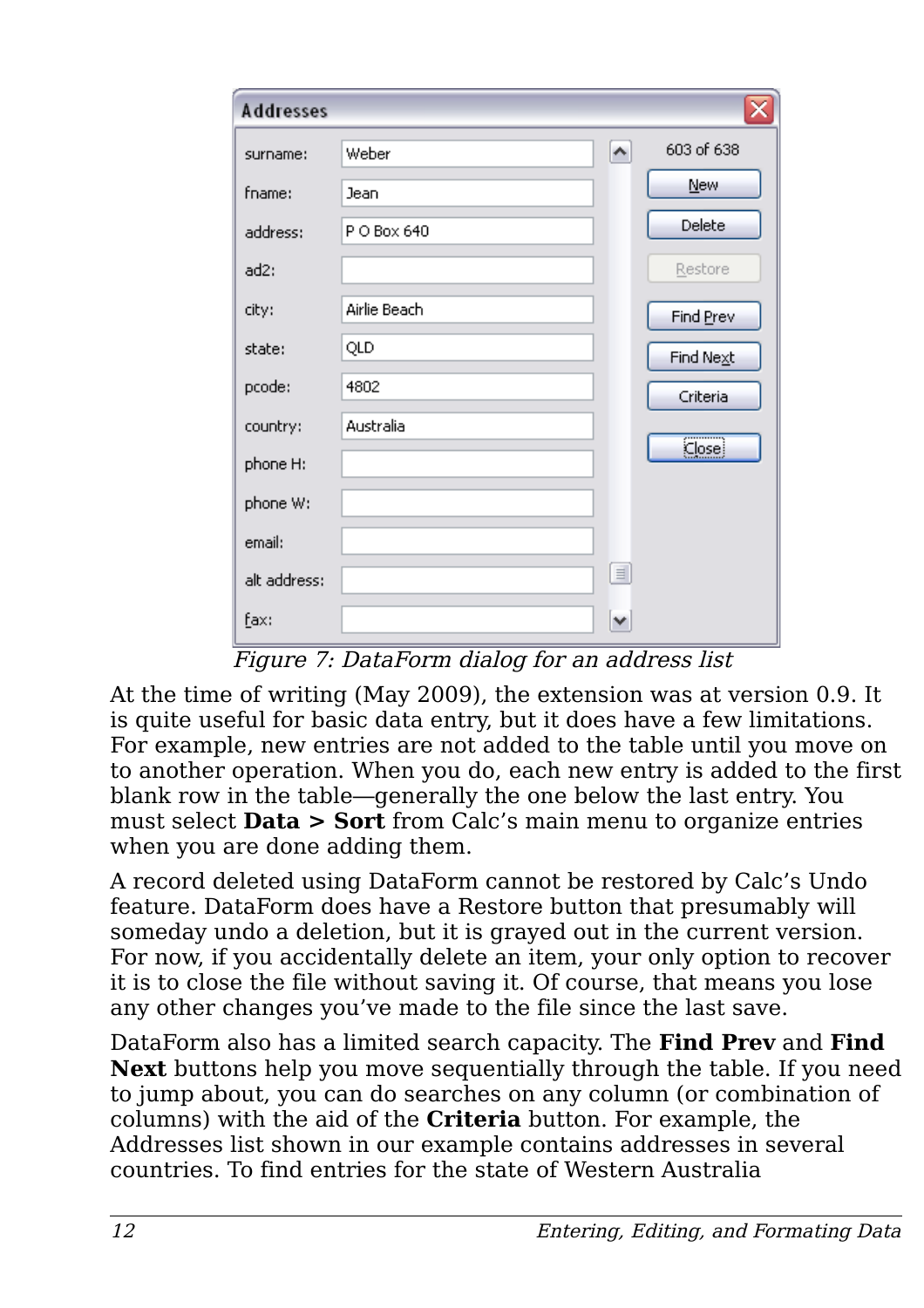(abbreviated WA), click the **Criteria** button and enter WA in the state field and A (for Australia) in the country field (so you don't also find the addresses in the state of Washington in the USA). Click **Find Next** or **Find Prev** to jump to each entry that meets those criteria. If you are searching extensively, you might consider closing DataForm and using Calc's general search tool **(Edit > Find & Replace**.

# <span id="page-12-1"></span>**Sharing content between sheets**

You might want to enter the same information in the same cell on multiple sheets, for example to set up standard listings for a group of individuals or organizations. Instead of entering the list on each sheet individually, you can enter it in all the sheets at once. To do this, select all the sheets, then enter the information in the current one.

**Caution** This technique overwrites any information that is already in the cells on the other sheets—without any warning. For this reason, when you are finished, be sure to deselect all the tabs, so that each sheet can be edited without affecting any others.

# <span id="page-12-0"></span>**Validating cell contents**

When creating spreadsheets for other people to use, you may want to make sure they enter data that is valid or appropriate for the cell. You can also use validity in your own work as a guide to entering data that is either complex or rarely used.

Fill series and selection lists can handle some types of data, but they are limited to predefined information. For a more general case, you can select a cell and use **Data > Validity** to define the type of contents that can be entered in that cell. For example, a cell might require a date or a whole number, with no alphabetic characters or decimal points; or a cell may not be blank.

Depending on how validity is set up, the tool can also define the range of contents that can be entered and provide help messages that explain the content rules you have set up for the cell and what users should do when they enter invalid content. You can also set the cell to refuse invalid content, accept it with a warning, or—if you are especially wellorganized—start a macro when an error is entered.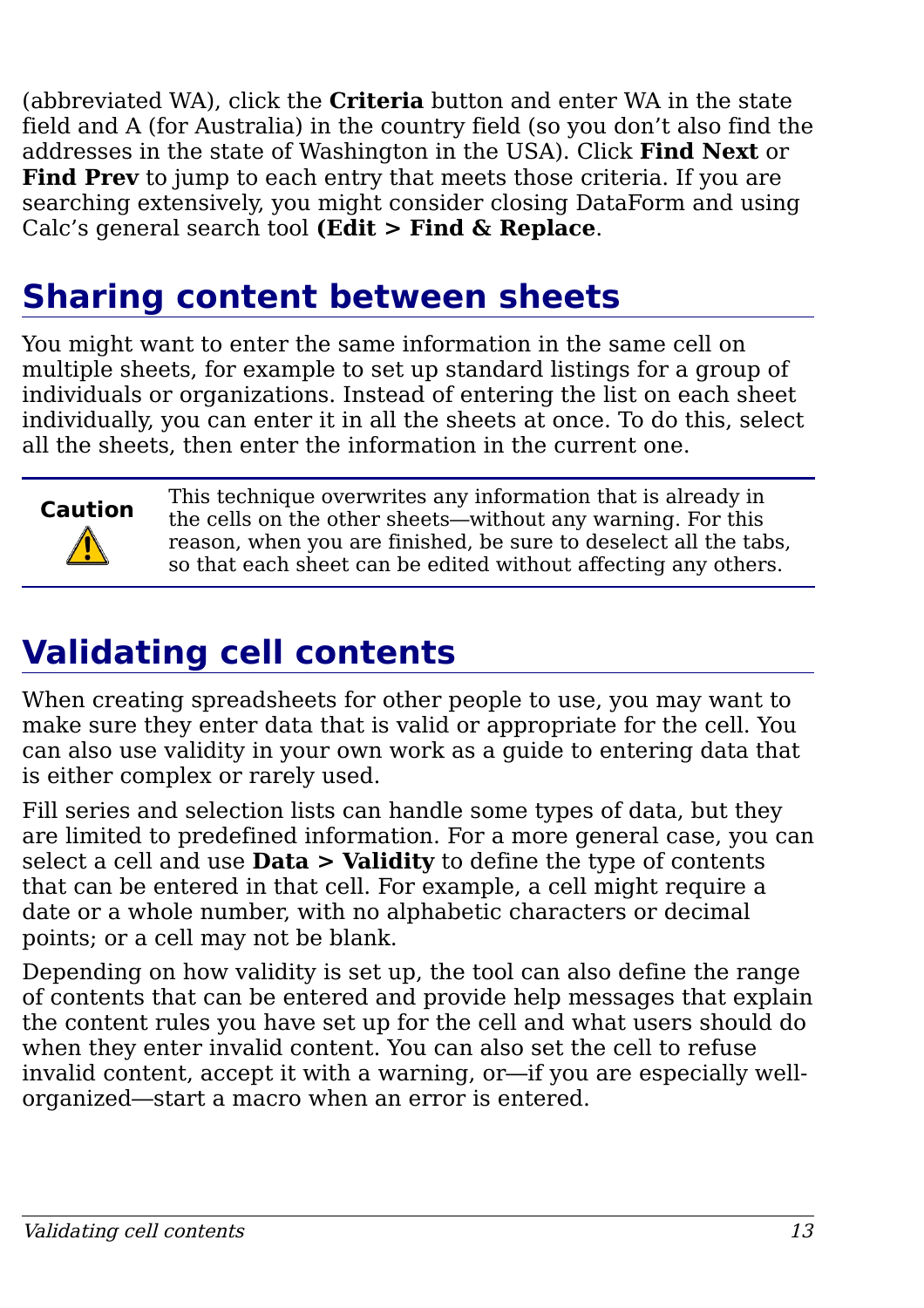Validity is most useful for cells containing functions. If cells are set to accept invalid content with a warning, rather than refusing it, you can use **Tools > Detective > Mark Invalid Data** to find the cells with invalid data.

Note that a validity rule is considered part of a cell's format. If you select **Format** or **Delete All** from the Delete Contents window, then it is removed. If you want to copy a validity rule with the rest of the cell, use **Edit > Paste Special > Paste Formats** or **Paste All**.

Figure [8](#page-13-0) shows the choices for a typical validity test. Note the **Allow blank cells** option under the *Allow* list.

| Validity | ≅                                                                                                                             |
|----------|-------------------------------------------------------------------------------------------------------------------------------|
| Criteria | Input Help<br>Error Alert                                                                                                     |
| Allow    | Decimal<br>٧<br>Allow blank cells                                                                                             |
| Data     | lv.<br>legual                                                                                                                 |
| Value    | equal<br>lless than.<br>greater than<br>less than or equal<br>greater than or equal to<br>not equal<br>between<br>not between |
|          | Cancel<br>ОК<br>Help<br>Reset                                                                                                 |

<span id="page-13-0"></span>Figure 8: Typical validity test choices.

The validity test options vary with the type of data selected from the Allow list. For example, Figure [9](#page-14-0) shows the choices when a cell must contain a cell range.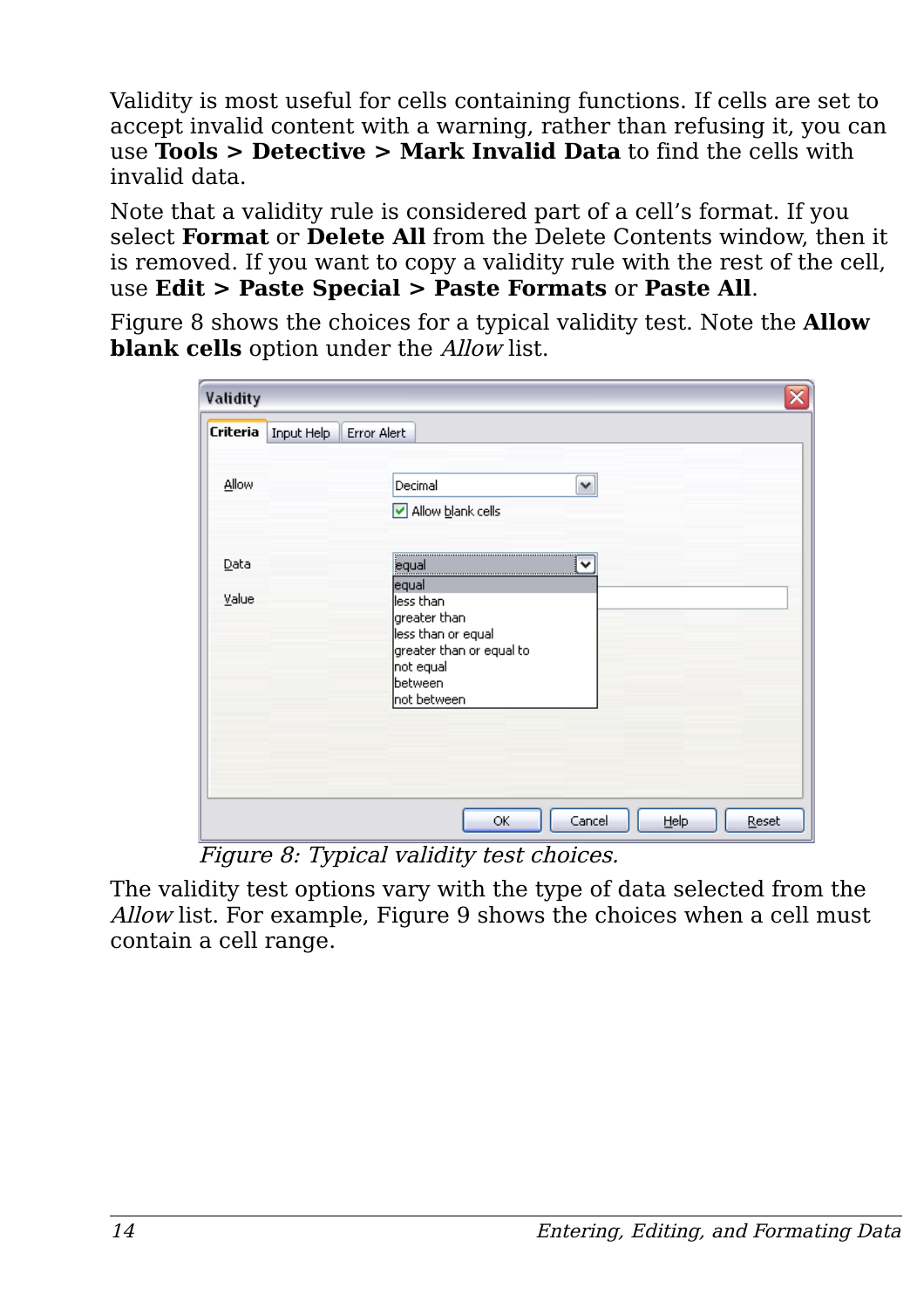| Validity |                                                                                                                                  |  |  |  |  |
|----------|----------------------------------------------------------------------------------------------------------------------------------|--|--|--|--|
| Criteria | Input Help<br><b>Error Alert</b>                                                                                                 |  |  |  |  |
| Allow    | Cell range<br>v<br>Allow blank cells                                                                                             |  |  |  |  |
|          | $\triangledown$ Show selection list<br>Sort entries ascending                                                                    |  |  |  |  |
| Source   | A valid source can only consist of a contiguous selection of rows and<br>columns, or a formula that results in an area or array. |  |  |  |  |

<span id="page-14-0"></span>Figure 9: Validity choices for a cell range.

To provide input help for a cell, use the Input Help page of the Validity dialog (Figure [10\)](#page-14-2). To show an error message when an invalid value is entered, use the Error Alert page (Figure [11\)](#page-14-1). Be sure to write something helpful, explaining what a valid entry should contain—not just "Invalid data—try again" or something similar.

| Validity                              |  |
|---------------------------------------|--|
| Criteria Input Help Error Alert       |  |
| Show input help when cell is selected |  |
| Contents                              |  |
| Iitle                                 |  |
| Input help                            |  |
|                                       |  |
|                                       |  |

<span id="page-14-2"></span>Figure 10: Defining input help for a cell

| Validity                                  |                                                    |        |  |  |  |  |  |
|-------------------------------------------|----------------------------------------------------|--------|--|--|--|--|--|
| Input Help <b>Error Alert</b><br>Criteria |                                                    |        |  |  |  |  |  |
|                                           | Show error message when invalid values are entered |        |  |  |  |  |  |
| Contents                                  |                                                    |        |  |  |  |  |  |
| Action                                    | Stop<br>v                                          | Browse |  |  |  |  |  |
| Title                                     | Stop<br> Warning<br>Information                    |        |  |  |  |  |  |
| Error message                             | Macro                                              |        |  |  |  |  |  |
|                                           |                                                    |        |  |  |  |  |  |

<span id="page-14-1"></span>Figure 11: Defining an error message for a cell with invalid data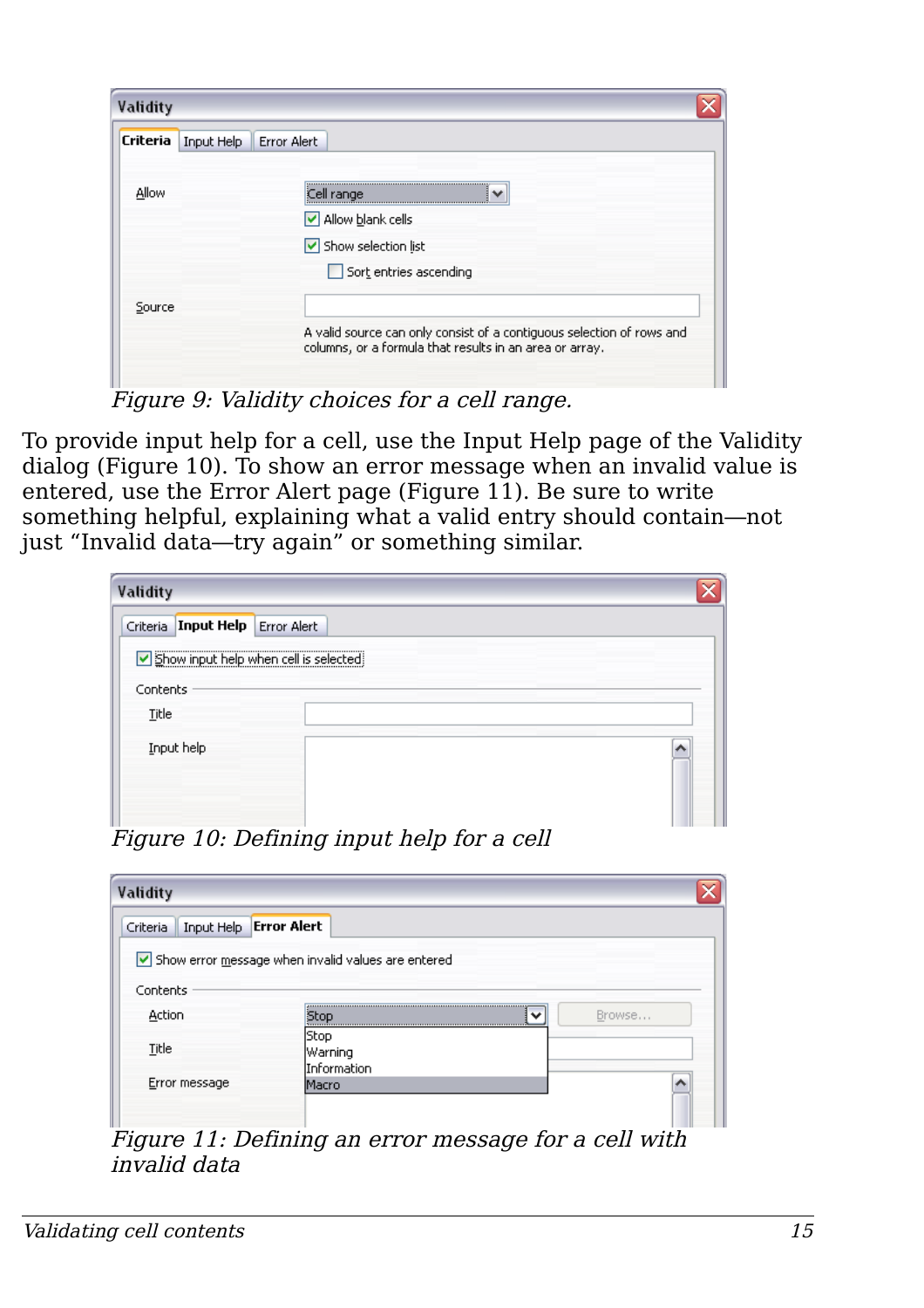# <span id="page-15-4"></span>**Editing data**

Editing data is done is in much the same way as it is entered. The first step is selecting the cell containing the data to be edited.

### <span id="page-15-3"></span>**Removing data from a cell**

Data can be removed (deleted) from a cell in several ways.

#### <span id="page-15-2"></span>**Removing data only**

The data alone can be removed from a cell without removing any of the formatting of the cell. Click in the cell to select it, and then press the Backspace key.

#### <span id="page-15-1"></span>**Removing data and formatting**

The data and the formatting can be removed from a cell at the same time. Press the Delete key (or right-click and choose **Delete Contents**, or use **Edit > Delete Contents**) to open the **Delete Contents** dialog [\(Figure 12\)](#page-15-5). From this dialog, the different aspects of the cell can be deleted. To delete everything in a cell (contents and format), check **Delete all**.

| Delete Contents         |         |
|-------------------------|---------|
| Selection<br>Delete all | OK      |
| <b>☑</b> Text           | Cancel  |
| ☑ Numbers               | $He$ lp |
| ☑ Date & time           |         |
| ☑ Formulas              |         |
| <b>▽</b> Notes          |         |
| $\Box$ Formats          |         |
| □ Objects               |         |

<span id="page-15-5"></span>Figure 12: Delete Contents dialog

### <span id="page-15-0"></span>**Replacing all the data in a cell**

To remove data and insert new data, simply type over the old data. The new data will retain the original formatting.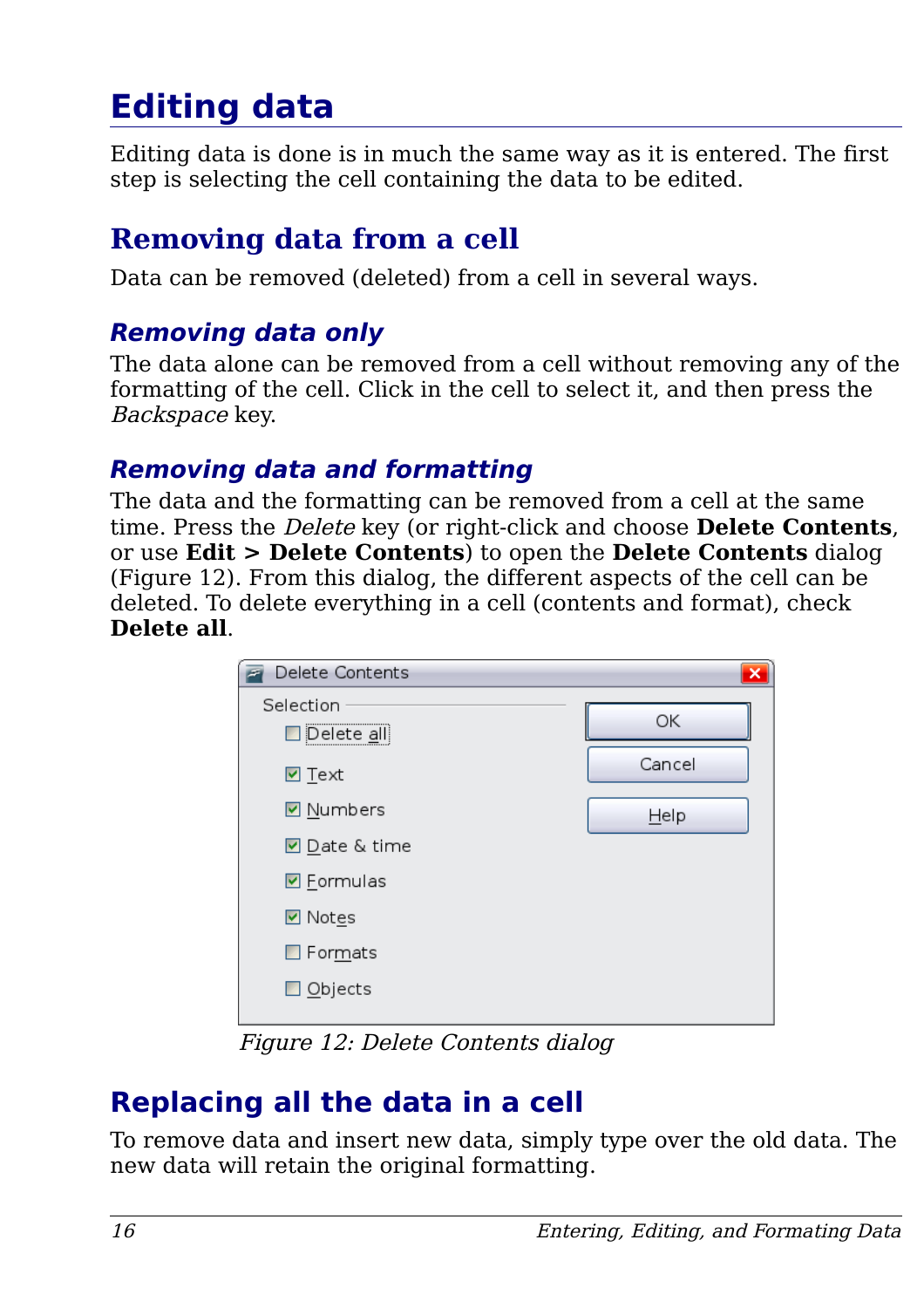### <span id="page-16-4"></span>**Changing part of the data in a cell**

Sometimes it is necessary to change the contents of cell without removing all of the contents, for example if the phrase "See Dick run" is in a cell and it needs to be changed to "See Dick run fast." It is often useful to do this without deleting the old cell contents first.

The process is the similar to the one described above, but you need to place the cursor inside the cell. You can do this in two ways.

### <span id="page-16-3"></span>**Using the keyboard**

After selecting the appropriate cell, press the F2 key and the cursor is placed at the end of the cell. Then use the keyboard arrow keys to move the cursor through the text in the cell.

#### <span id="page-16-2"></span>**Using the mouse**

Using the mouse, either double-click on the appropriate cell (to select it and place the cursor in it for editing), or single-click to select the cell and then move the mouse pointer up to the input line and click into it to place the cursor for editing.

# <span id="page-16-1"></span>**Formatting data**

The data in Calc can be formatting in several ways. It can either be edited as part of a cell style so that it is automatically applied, or it can be applied manually to the cell. Some manual formatting can be applied using toolbar icons. For more control and extra options, select the appropriate cell or cells, right-click on it, and select **Format Cells**. All of the format options are discussed below.

**Note** All the settings discussed in this section can also be set as a part of the style using the Styles and Formatting window. See Chapter 4 (Using Styles and Templates in Calc) for more information.

### <span id="page-16-0"></span>**Formatting multiple lines of text**

Multiple lines of text can be entered into a single cell using automatic wrapping or manual line breaks. Each method is useful for different situations.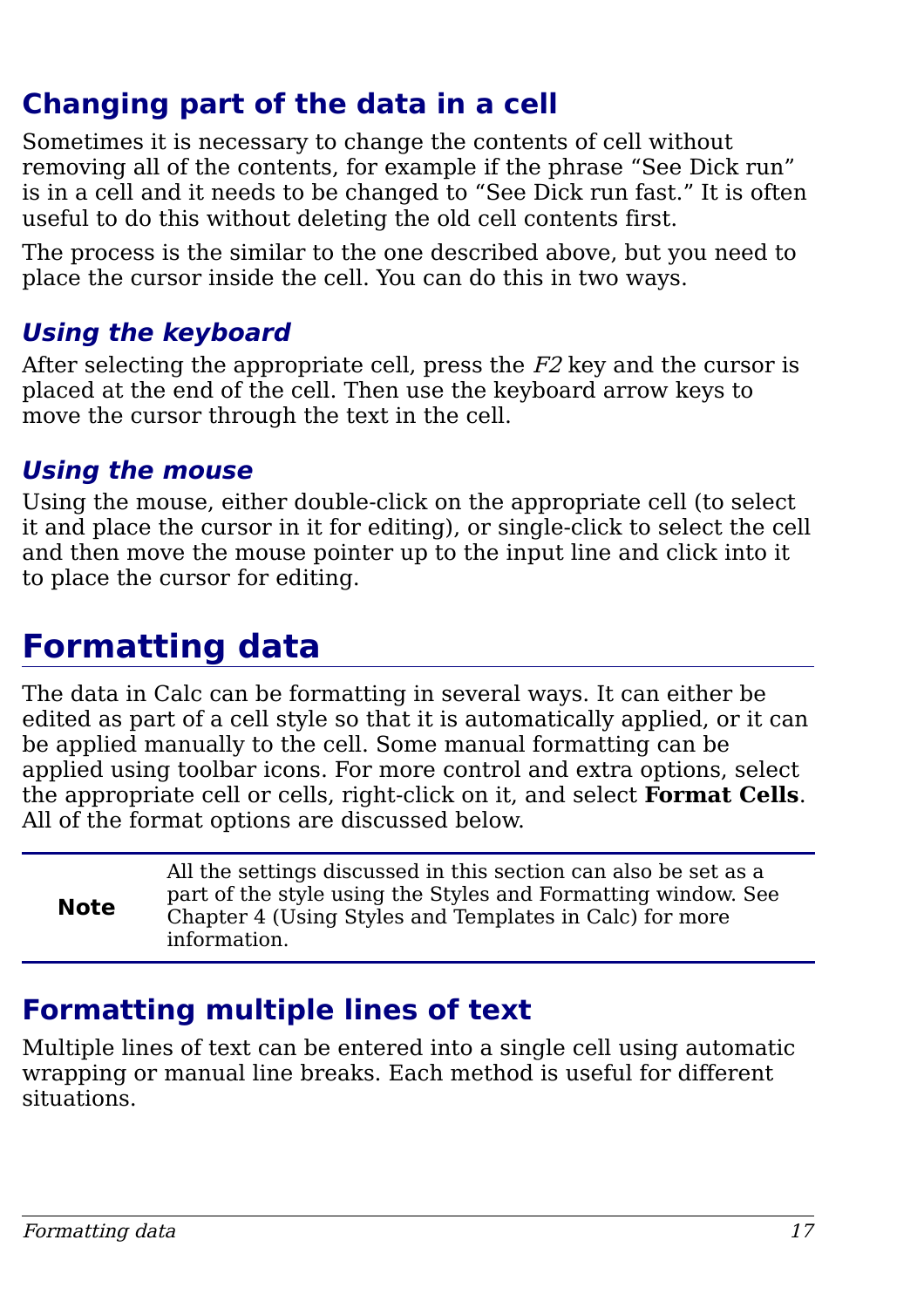#### <span id="page-17-0"></span>**Using automatic wrapping**

To set text to wrap at the end of the cell, right-click on the cell and select **Format Cells** (or choose **Format > Cells** from the menu bar, or press  $Ctrl + 1$ ). On the *Alignment* tab [\(Figure 13\)](#page-17-3), under Properties, select **Wrap text automatically**. The results are shown in [Figure 14.](#page-17-2)

| Numbers   Font   Font Effects   Alignment Borders   Background |                          |        |               | Cell Protection    |   |
|----------------------------------------------------------------|--------------------------|--------|---------------|--------------------|---|
| Text alignment                                                 |                          |        |               |                    |   |
| Horizontal                                                     |                          | Indent |               | Vertical           |   |
| Default                                                        | v                        | Opt    | $\hat{\cdot}$ | Default            | v |
| Text orientation                                               |                          |        |               |                    |   |
|                                                                | Degrees<br>$\hat{\cdot}$ |        |               | Vertically stacked |   |
| <b>Country</b><br><b>ABCD</b><br>$\circ$                       | Reference edge<br>$\Box$ |        |               |                    |   |
| Properties                                                     |                          |        |               |                    |   |
| ☑ Wrap text automatically                                      |                          |        |               |                    |   |
| Hyphenation active                                             |                          |        |               |                    |   |
| Shrink to fit cell size                                        |                          |        |               |                    |   |

Figure 13: Format Cells > Alignment dialog

<span id="page-17-3"></span>

| This cell is not set to w∤ap text automatically. So they text will just keep going, and goir              |  |  |  |
|-----------------------------------------------------------------------------------------------------------|--|--|--|
| This cell is set to wrap<br>text automatically. The<br>lcell will fit more text<br>without getting wider. |  |  |  |
|                                                                                                           |  |  |  |
|                                                                                                           |  |  |  |

<span id="page-17-2"></span>Figure 14: Automatic text wrap

### <span id="page-17-1"></span>**Using manual line breaks**

To insert a manual line break while typing in a cell, press Ctrl+Enter. This method does not work with the cursor in the input line. When editing text, first double-click the cell, then single-click at the position where you want the line break.

When a manual line break is entered, the cell width does not change. [Figure 15](#page-18-2) shows the results of using two manual line breaks after the first line of text.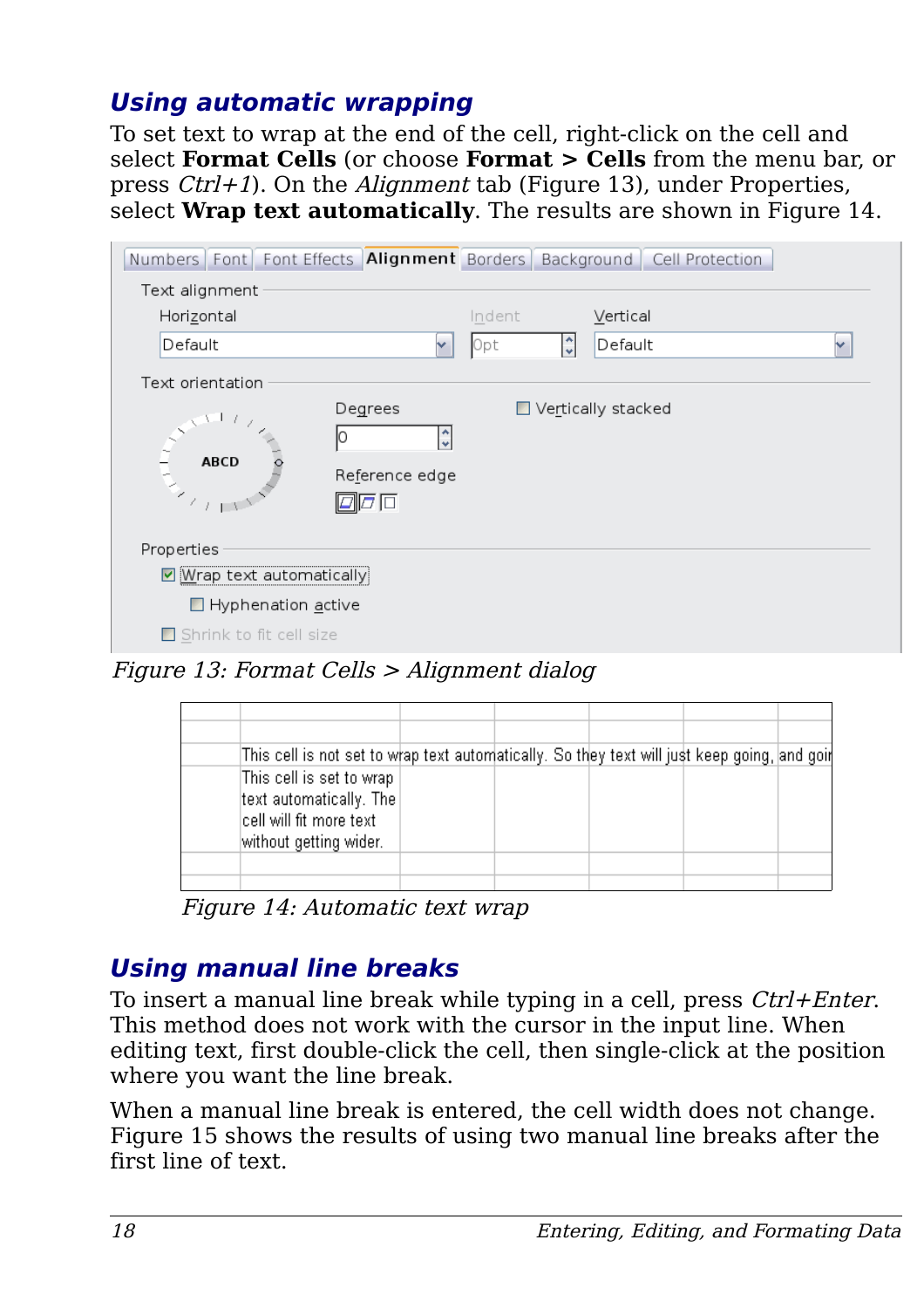| This line contains manual line breaks.                                                           |  |  |
|--------------------------------------------------------------------------------------------------|--|--|
| Lines can be spaced out this way.<br>Also, the cell width doesn't change but the text can go on. |  |  |
|                                                                                                  |  |  |
|                                                                                                  |  |  |

<span id="page-18-2"></span>Figure 15: Cell with manual line breaks

### <span id="page-18-1"></span>**Shrinking text to fit the cell**

The font size of the data in a cell can automatically adjust to fit in a cell. To do this, select the Shrink to fit cell option in the Format Cells dialog (Figure 7). Figure 10 shows the results.

| <u>.</u> |                                                |                                                                                           |  |
|----------|------------------------------------------------|-------------------------------------------------------------------------------------------|--|
| 3        | The quick brown fox jumps over the lazy dog. I | The quick brown fox jumps over the lazy dog. The quick brown fox jumps over the lazy dog. |  |
|          |                                                |                                                                                           |  |
|          |                                                |                                                                                           |  |
|          |                                                |                                                                                           |  |

Figure 16: Shrinking font size to fit cells

### <span id="page-18-0"></span>**Formatting numbers**

Several number formats can be applied to cells by using icons on the Formatting toolbar. Select the cell, then click the relevant icon. Some icons may not be visible in a default setup; click the down-arrow at the end of the Formatting bar and select other icons to display.



Figure 17: Number format icons. Left to right: currency, percentage, date, exponential, standard, add decimal place, delete decimal place.

For more control or to select other number formats, use the Numbers tab [\(Figure 18\)](#page-19-1).

- Apply any of the data types in the Category list to the data.
- Control the number of decimal places and leading zeros.
- Enter a custom format code.

The Language setting controls the local settings for the different formats such as the date order and the currency marker.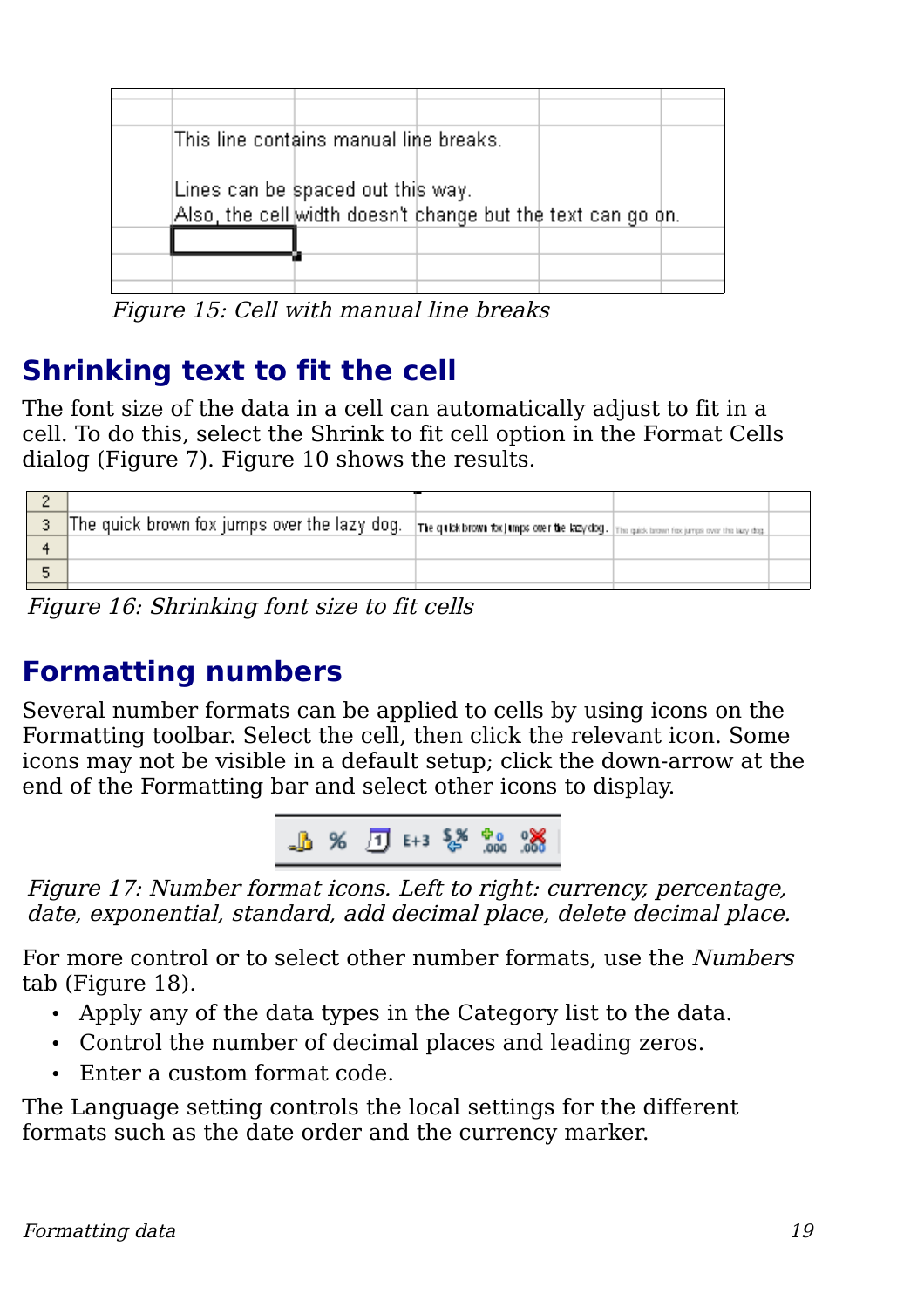| <b>Numbers</b> Font Font Effects                                                                              | Alignment<br><b>Borders</b>                                                | Background<br>Cell Protection |
|---------------------------------------------------------------------------------------------------------------|----------------------------------------------------------------------------|-------------------------------|
| Category                                                                                                      | Format                                                                     | Language                      |
| ΑIΙ<br>User-defined<br>Number<br>Percent<br>Currency<br>Date<br>Time<br>Scientific<br>$\overline{\mathbf{v}}$ | General<br>$-1234$<br>$-1234.12$<br>$-1,234$<br>$-1,234.12$<br>$-1,234.12$ | English (UK)<br>v<br>1,234.57 |
| Options                                                                                                       |                                                                            |                               |
| Decimal places                                                                                                | $\hat{\cdot}$<br>2                                                         | ☑ Negative numbers red        |
| Leading zeroes                                                                                                | $\hat{\bm{\cdot}}$<br>T                                                    | ◘ Thousands separator         |
| Format code                                                                                                   |                                                                            |                               |
| #,##0.00;[RED]-#,##0.00                                                                                       |                                                                            | 面                             |
| User-defined                                                                                                  |                                                                            |                               |

<span id="page-19-1"></span>Figure 18: Format Cells > Numbers

### <span id="page-19-0"></span>**Formatting the font**

To quickly choose the font used in a cell, select the cell, then click the arrow next to the Font Name box on the Formatting toolbar and choose a font from the list.

To choose the size of the font, click the arrow next to the Font Size box on the Formatting toolbar. For other formatting, you can use the Bold, Italic, or Underline icons.

To choose a font color, click the arrow next to the Font Color icon to display a color palette. Click on the required color.

(To define custom colors, use **Tools > Options > OpenOffice.org > Colors**. See Chapter 14 for more information.)

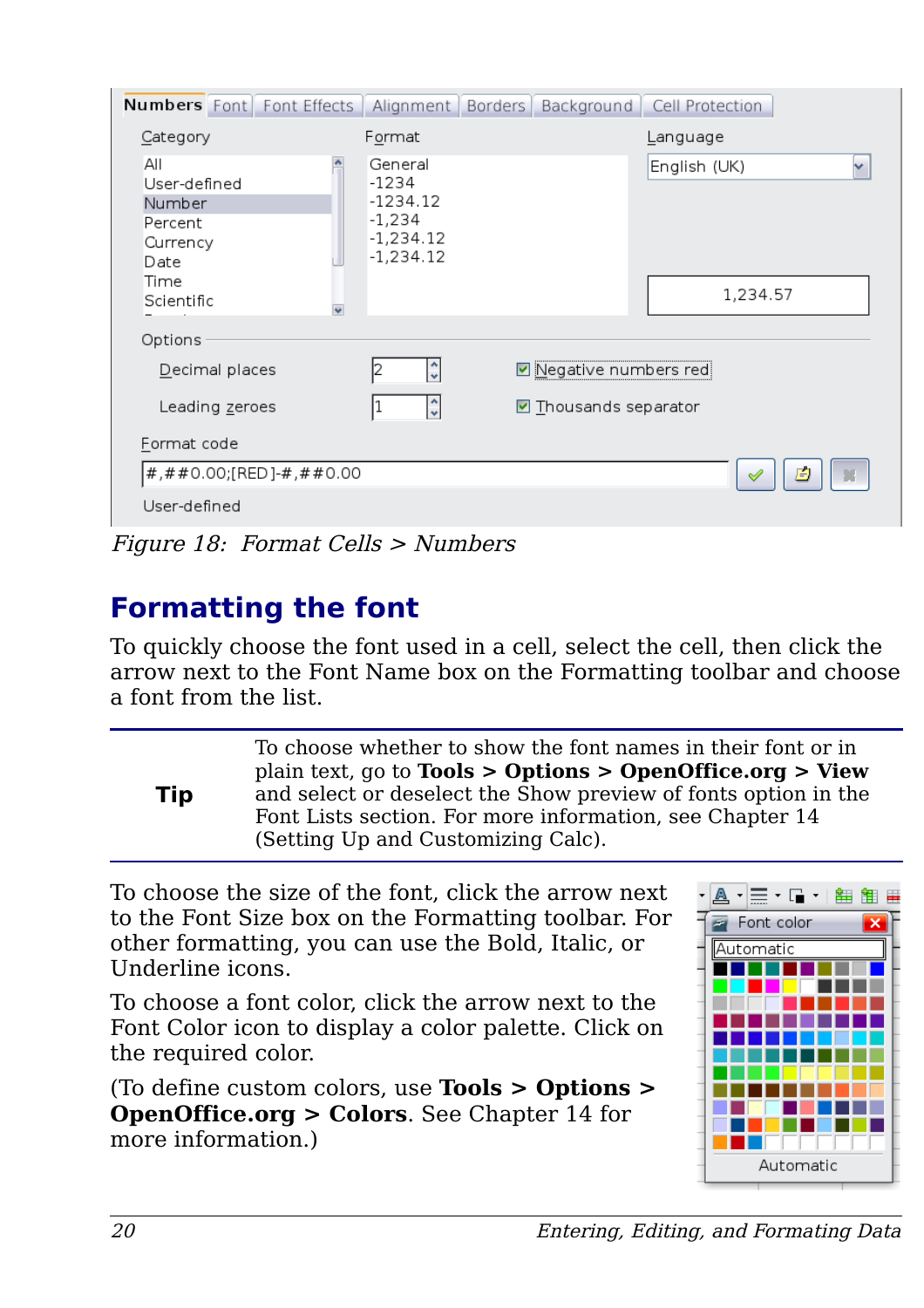To specify the language of the cell (useful because it allows different languages to exist in the same document and be spell checked correctly), use the Font tab of the Format Cells dialog. See Chapter 4 for more information.

## <span id="page-20-1"></span>**Choosing font effects**

The Font Effects tab [\(Figure 19\)](#page-20-3) of the Format Cells dialog offers more font options.

| Numbers Font Font Effects Alignment Borders | Background           | Cell Protection |
|---------------------------------------------|----------------------|-----------------|
| Underlining<br>(Without)<br>$\checkmark$    | Color<br>Autom.<br>ᢦ |                 |
| Strikethrough                               |                      | Relief          |
| (Without)<br>v                              | Individual words     | (Without)<br>v  |
| Font color                                  |                      | □ Outline       |
| $\checkmark$<br>Automatic                   |                      | $\Box$ Shadow   |
|                                             |                      |                 |

<span id="page-20-3"></span>Figure 19: Format Cells > Font Effects

### <span id="page-20-0"></span>**Underlining**

The underlining options are summarized in [Figure 20.](#page-20-2)

| <b>Single</b>      | Dotted      | <u>Long Dash</u>      | Dot Dot Dash      |
|--------------------|-------------|-----------------------|-------------------|
| <u>Double</u>      | Dotted Bold | <u>Long Dash Bold</u> | Dot Dot Dash Bold |
| Bold               | Dash        | Dot Dash              | yyaye,            |
| <u>Double Wave</u> | Dash Bold   | Dot Dash Bold         | YYave Bold        |

<span id="page-20-2"></span>Figure 20: Calc underline options

The underlining color can also be changed on this tab.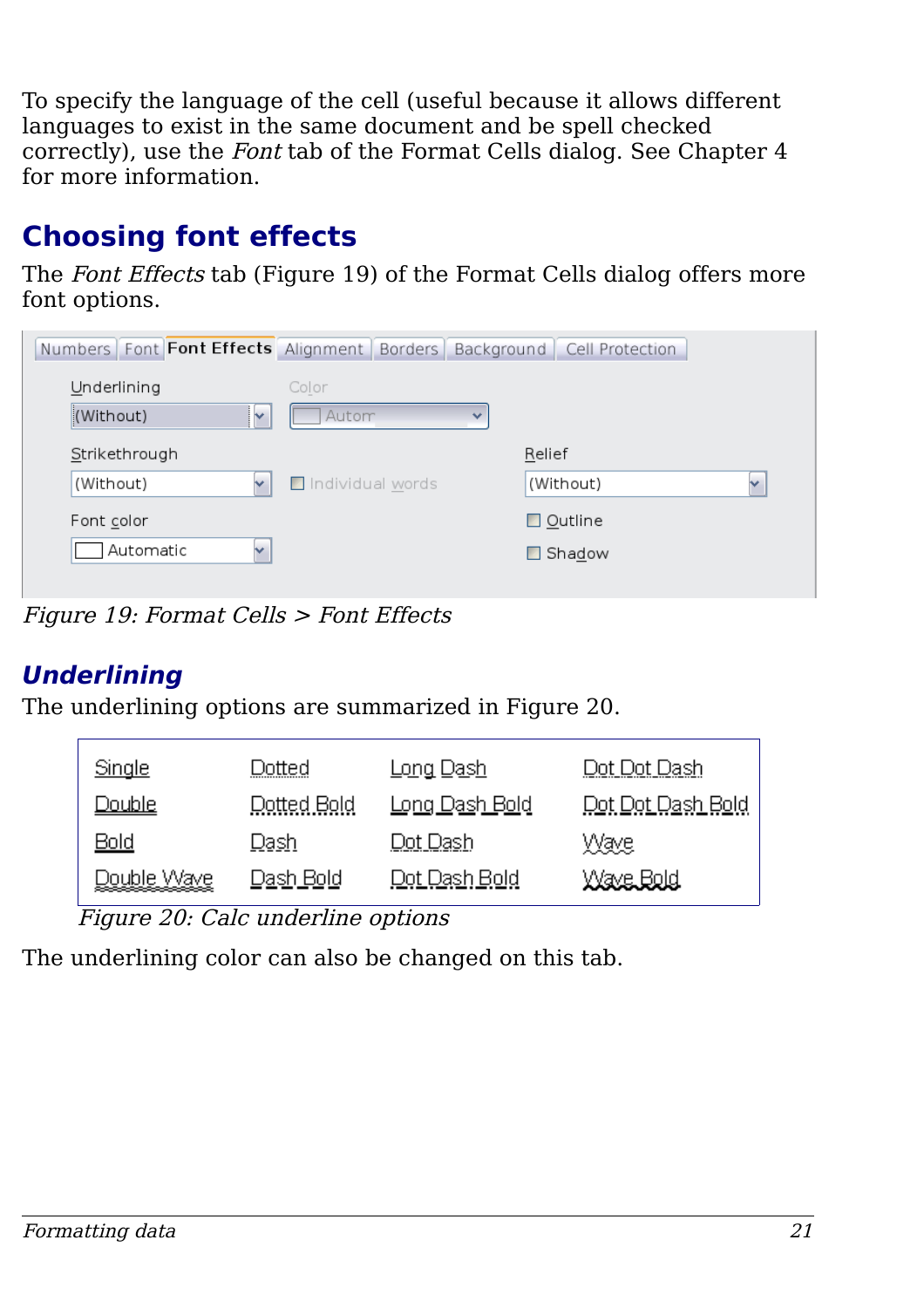### <span id="page-21-2"></span>**Strikethrough**

The strikethrough options are summarized in [Figure 21.](#page-21-4)

| Single | Bold                        | With X  |
|--------|-----------------------------|---------|
| Single | <del>Bold</del>             | XXXXXXX |
| Double | With /<br><i>VYAtiki II</i> |         |

<span id="page-21-4"></span>Figure 21: Calc strikethrough options

### <span id="page-21-1"></span>**Relief**

The relief options are embossed (raised text), engraved (sunken text), outline, and shadow, as shown in [Figure 22.](#page-21-3)

| Embossed                                           | Engraved |  | Shadow |  |  |  |
|----------------------------------------------------|----------|--|--------|--|--|--|
|                                                    |          |  |        |  |  |  |
| $E_{\text{GUP2}}$ 22 $\text{Colo}$ relief entience |          |  |        |  |  |  |

<span id="page-21-3"></span>Figure 22: Calc relief options

### <span id="page-21-0"></span>**Setting cell alignment and orientation**

Some of the cell alignment and orientation icons are not shown by default on the Formatting toolbar. To show them, click on the small arrow at the right-hand end of the toolbar and select them from the list of icons.

|  |                         | √ E Align Left                                             |
|--|-------------------------|------------------------------------------------------------|
|  |                         | v = Align Center Horizontally                              |
|  |                         | √ ≡ Align Right                                            |
|  |                         | $\sqrt{\equiv}$  ustified                                  |
|  |                         | $\sqrt{\frac{111}{111}}$ Merge Cells                       |
|  |                         | அி Left-To-Right                                           |
|  | TL.                     | Right-To-Left                                              |
|  |                         | $\underline{\mathbf{A}}$ Text direction from left to right |
|  | llA                     | Text direction from top to bottom                          |
|  | $E^*$                   | Align Top                                                  |
|  | $\equiv$ $\updownarrow$ | Align Center Vertically                                    |
|  | $\equiv \downarrow$     | Align Bottom                                               |
|  |                         |                                                            |

Figure 23: Cell alignment and orientation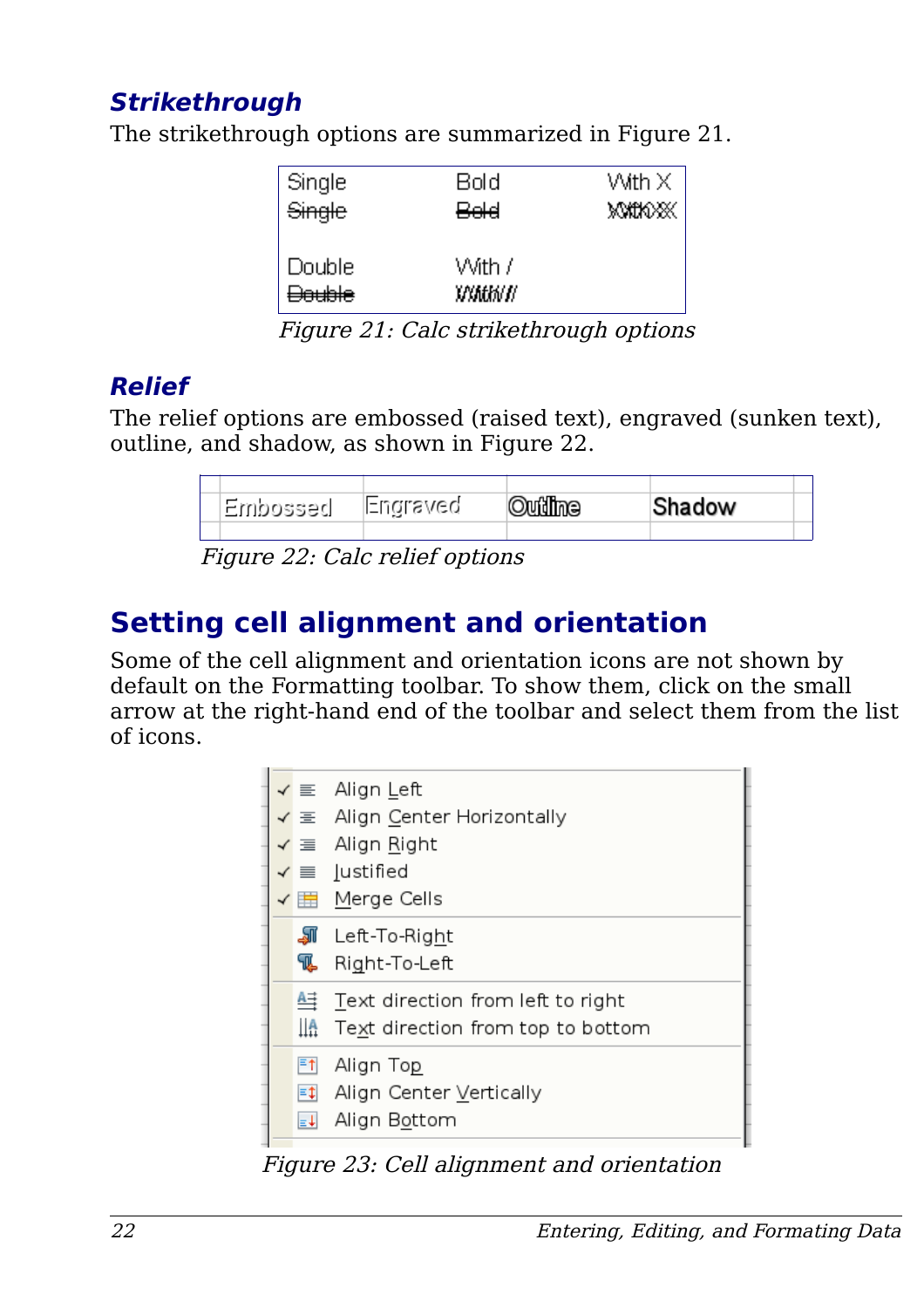Some of the alignment and orientation icons are available only if you have Asian or CTL (Complex Text Layout) languages enabled (in **Tools > Options > Language Settings > Languages**). If you choose an unavailable icon from the list, it does not appear on the toolbar.

For more control and other choices, use the *Alignment* tab [\(Figure 13\)](#page-17-3) of the Format Cells dialog to set the horizontal and vertical alignment and rotate the text. If you have Asian languages enabled, then the Text orientation section shows an extra option (labeled **Asian layout mode**) under the **Vertically stacked** option, as shown in [Figure 24.](#page-22-2)

☑ Vertically stacked

<span id="page-22-2"></span>☑ Asian layout mode

Figure 24: Asian layout mode option

The difference in results between having **Asian layout mode** on or off is shown in [Figure 25.](#page-22-1)



<span id="page-22-1"></span>Figure 25: Types of vertical stacking

### <span id="page-22-0"></span>**Formatting the cell borders**

To quickly choose a line style and color for the borders of a cell, click the small arrows next to the Line Style and Line Color icons on the Formatting toolbar. In each case, a palette of choices is displayed.

For more control, including the spacing between the cell borders and the text, use the Borders tab of the Format Cells dialog. There you can also define a shadow. See Chapter 4 for details.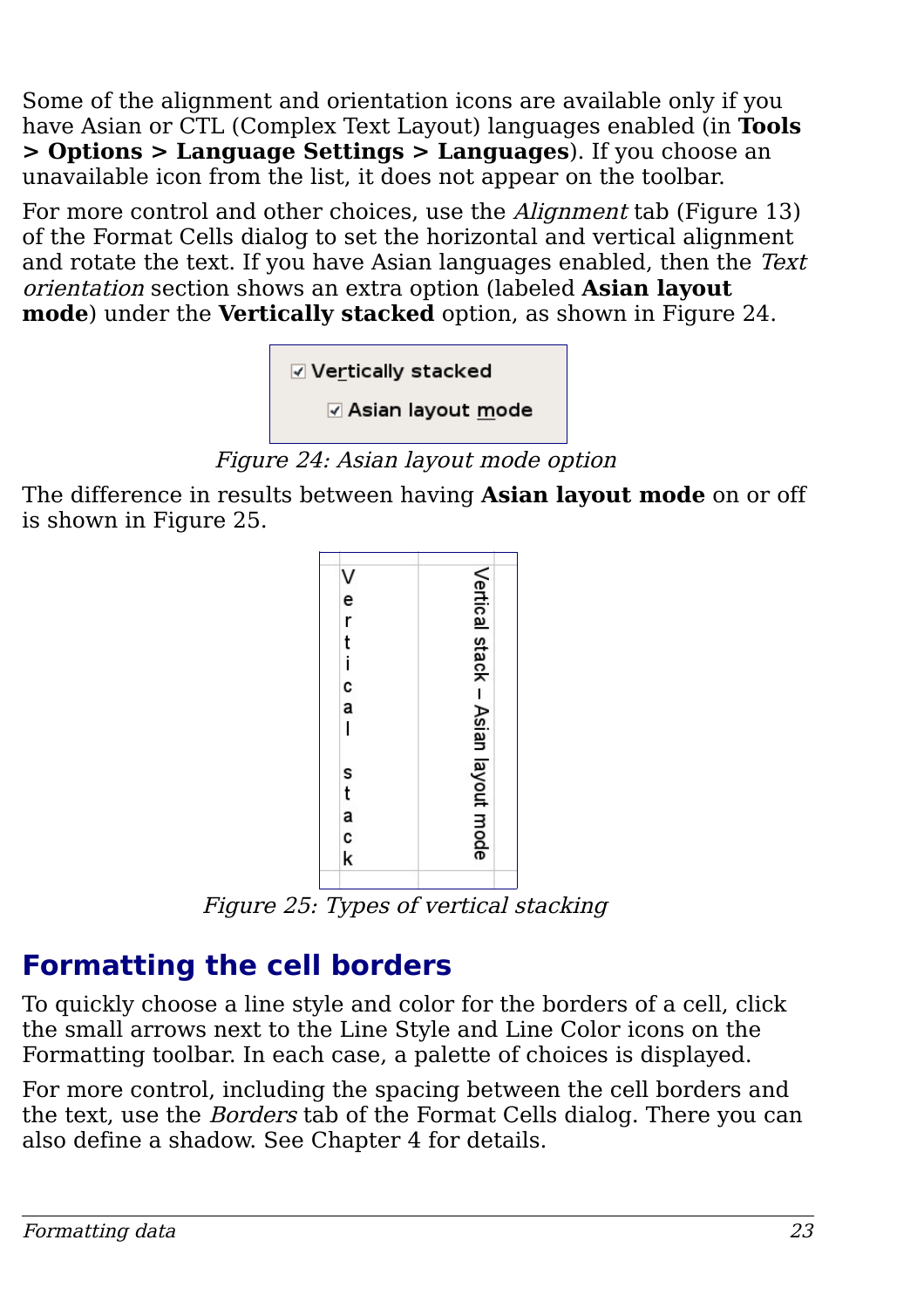| <b>Note</b> | The cell border properties apply to a cell, and can only be<br>changed if you are editing that cell. For example, if cell C3 has<br>a top border (which would be equivalent visually to a bottom<br>border on C2), that border can only be removed by selecting<br>C <sub>3</sub> . It cannot be removed in C <sub>2</sub> . |
|-------------|------------------------------------------------------------------------------------------------------------------------------------------------------------------------------------------------------------------------------------------------------------------------------------------------------------------------------|
|-------------|------------------------------------------------------------------------------------------------------------------------------------------------------------------------------------------------------------------------------------------------------------------------------------------------------------------------------|

### <span id="page-23-1"></span>**Formatting the cell background**

To quickly choose a background color for a cell, click the small arrow next to the Background Color icon on the Formatting toolbar. A palette of color choices, similar to the Font Color palette, is displayed.

(To define custom colors, use **Tools > Options > OpenOffice.org > Colors**. See Chapter 14 for more information.)

You can also use the *Background* tab of the Format Cells dialog. See Chapter 4 for details.

# <span id="page-23-0"></span>**Autoformatting cells and sheets**

You can use the AutoFormat feature to quickly apply a set of cell formats to a sheet or a selected cell range.

1) Select the cells, including the column and row headers, that you want to format.



2) Choose **Format > AutoFormat**.

Figure 26: Choosing an AutoFormat

3) To select which properties (number format, font, alignment, borders, pattern, autofit width and height) to include in an AutoFormat, click **More**. Select or deselect the required options.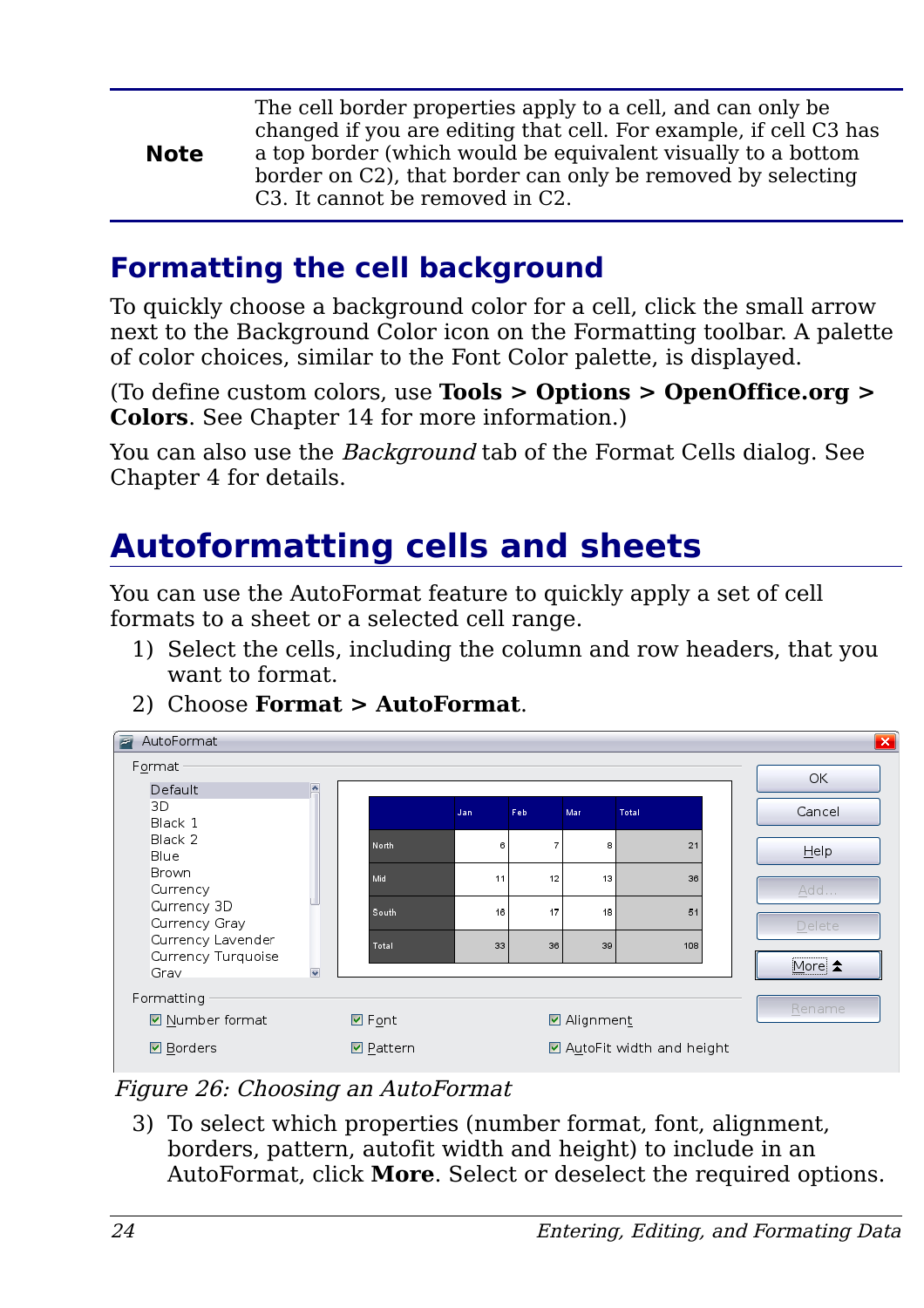#### 4) Click **OK**.

If you do not see any change in color of the cell contents, choose **View > Value Highlighting** from the menu bar.

## <span id="page-24-1"></span>**Defining a new AutoFormat**

You can define a new AutoFormat that is available to all spreadsheets.

- 1) Format a sheet.
- 2) Choose **Edit > Select All**.
- 3) Choose **Format > AutoFormat**. The **Add** button is now active.
- 4) Click **Add**.
- 5) In the Name box of the Add AutoFormat dialog, type a meaningful name for the new format.
- 6) Click **OK** to save. The new format is now available in the Format list in the AutoFormat dialog.

# <span id="page-24-0"></span>**Formatting spreadsheets using themes**

Calc comes with a predefined set of formatting themes that you can apply to your spreadsheets.

It is not possible to add themes to Calc, and they cannot be modified. However, you can modify their styles after you apply them to a spreadsheet.

To apply a theme to a spreadsheet:

1) Click the **Choose Themes** icon in the Tools toolbar. If this toolbar is not visible, you can show it using **View > Toolbars > Tools**. The Theme Selection dialog appears. This dialog lists the available themes for the whole spreadsheet, and the Styles and Formatting window lists the custom styles for specific cells.



2) In the Theme Selection dialog, select the theme that you want to apply to the spreadsheet.

As soon as you select a theme, some of the properties of the custom styles are applied to the open spreadsheet and are immediately visible.

3) Click **OK**.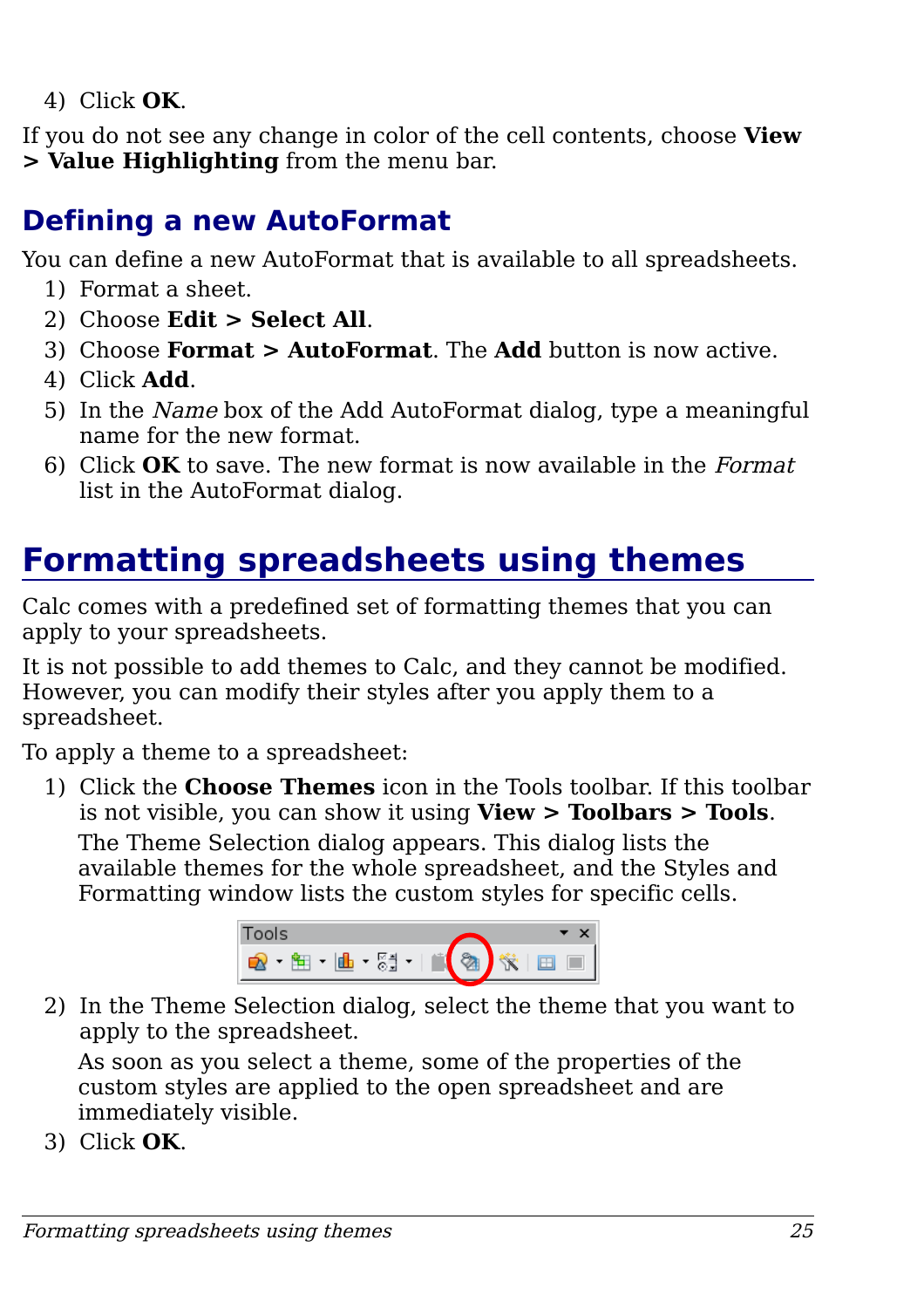# <span id="page-25-0"></span>**Using conditional formatting**

You can set up cell formats to change depending on conditions that you specify. For example, in a table of numbers, you can show all the values above the average in green and all those below the average in red.

**Note** To apply conditional formatting, AutoCalculate must be enabled. Choose **Tools > Cell Contents > AutoCalculate**.

Conditional formatting depends upon the use of styles. If you are not familiar with styles, please refer to Chapter 4. An easy way to set up the required styles is to format a cell the way you want it and click the New Style from Selection icon in the Styles and Formatting window.

After the styles are set up, here is how to use them.

- 1) In your spreadsheet, select the cells to which you want to apply conditional formatting.
- 2) Choose **Format > Conditional Formatting** from the menu bar.
- 3) On the Conditional Formatting dialog [\(Figure 27\)](#page-25-1), enter the conditions. Click **OK** to save. The selected cells are now formatted in the relevant style.

| <b>Conditional Formatting</b>                                                                                                                     | ≅      |
|---------------------------------------------------------------------------------------------------------------------------------------------------|--------|
| $\boxed{\vee}$ Condition 1                                                                                                                        | ОК     |
| 5<br>G<br>$\left\Vert \text{less than or equal to} \right\Vert \vee \left\Vert \cdot \right\Vert$<br>٧<br>Cell value is<br>Cell Style<br>low<br>٧ | Cancel |
| $\boxed{\vee}$ Condition 2                                                                                                                        | Help   |
| $\sqrt{2}$<br>greater than or equal $\vee\ $<br>10<br>Cell value is<br>v                                                                          |        |
| Cell Style<br>high<br>٧                                                                                                                           |        |
| $\boxed{\vee}$ Condition 3                                                                                                                        |        |
| 5<br>10<br>び<br>Cell value is<br>v<br>between<br>$\overline{\mathbf{P}}$<br>and<br>l Se                                                           |        |
| Cell Style<br>Default<br>٧                                                                                                                        |        |

<span id="page-25-1"></span>Figure 27: Conditional formatting dialog

#### **Cell value is / Formula is**

Specifies whether conditional formatting is dependent on a cell value or on a formula. If you select cell value is, the **Cell Value Condition** box is displayed, as shown in the example. Here you can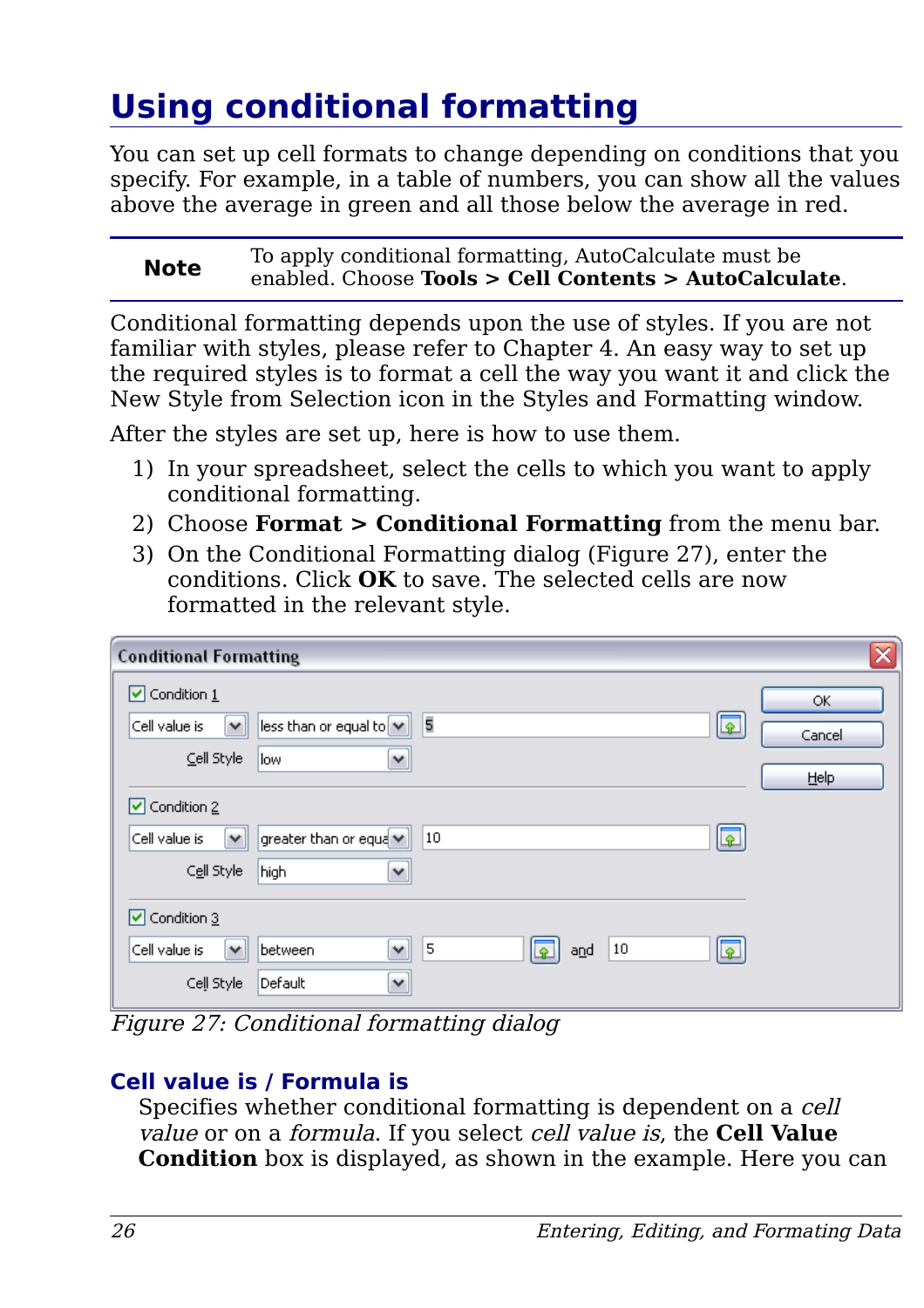choose from conditions including less than, greater than, between, and others.

#### **Parameter field**

Enter a reference, value, or formula in the parameter field, or in both parameter fields if you have selected a condition that requires two parameters. You can also enter formulas containing relative references.

#### **Cell style**

Choose the cell style to be applied if the specified condition matches. The style must have been defined previously.

See the Help for more information and examples of use.

To apply the same conditional formatting later to other cells:

- 1) Select one of the cells that has been assigned conditional formatting.
- 2) Copy the cell to the clipboard.
- 3) Select the cells that are to receive this same formatting.
- 4) Choose **Edit > Paste Special**.
- 5) On the Paste Special dialog [\(Figure 28\)](#page-26-0), in the Selection area, select only the **Formats** option. Make sure all other options are not selected. Click **OK**.

| <b>Paste Special</b>          |  |
|-------------------------------|--|
| Selection<br><b>Paste all</b> |  |
| $\Box$ Text                   |  |
| Numbers                       |  |
| Date & time                   |  |
| Formulas                      |  |
| $\blacksquare$ Notes          |  |
| ☑ Formats                     |  |
| $\Box$ Objects                |  |
| Options                       |  |
| $\Box$ Skip empty cells       |  |
| Transpose                     |  |
| Link                          |  |

<span id="page-26-0"></span>Figure 28: Paste Special dialog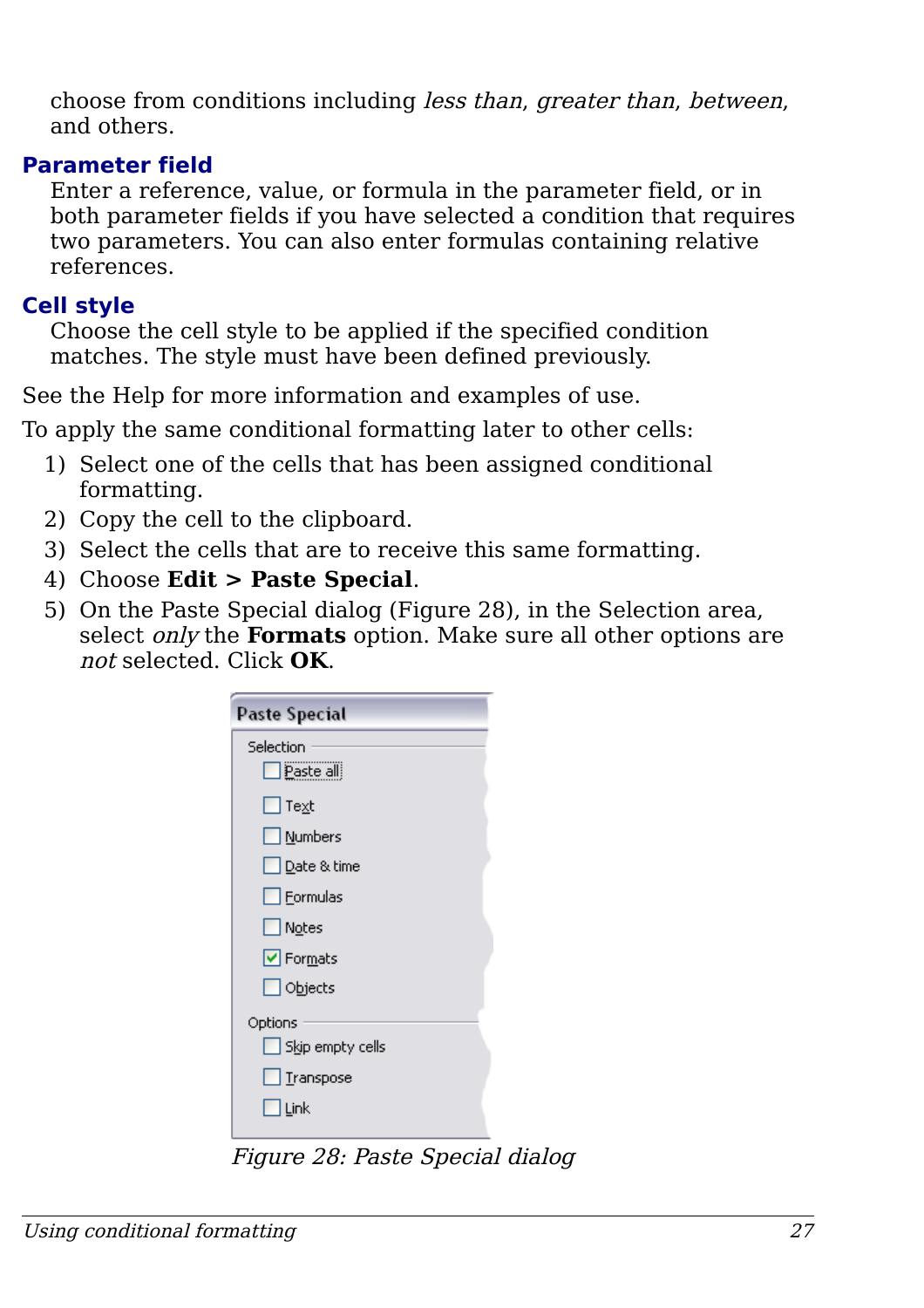# <span id="page-27-1"></span>**Hiding and showing data**

When elements are hidden, they are neither visible nor printed, but can still be selected for copying if you select the elements around them. For example, if column B is hidden, it is copied when you select columns A and C. When you need a hidden element again, you can reverse the process, and show the element.

To hide or show sheets, rows, and columns, use the options on the Format menu or the right-click (context) menu. For example, to hide a row, first select the row, and then choose **Format > Row > Hide** (or right-click and choose **Hide**).

To hide or show selected cells, choose **Format > Cells** from the menu bar (or right-click and choose **Format Cells**). On the Format Cells dialog, go to the *Cell Protection* tab.

| Format Cells                       |                                                                          |  |  |  |  |
|------------------------------------|--------------------------------------------------------------------------|--|--|--|--|
| Numbers   Font   Font Effects      | Alignment   Borders   Background   Cell Protection                       |  |  |  |  |
| Protection                         |                                                                          |  |  |  |  |
| Hide all                           | Cell protection is only effective after the current                      |  |  |  |  |
| <b>☑</b> Protected                 | sheet has been protected.                                                |  |  |  |  |
| Hide formula                       | Select 'Protect Document' from the 'Tools' menu,<br>and specify 'Sheet'. |  |  |  |  |
|                                    |                                                                          |  |  |  |  |
|                                    |                                                                          |  |  |  |  |
| Print<br>$\Box$ Hide when printing | The cells selected will be omitted when printing.                        |  |  |  |  |
|                                    |                                                                          |  |  |  |  |

Figure 29: Hiding or showing cells

### <span id="page-27-0"></span>**Outline group controls**

If you are continually hiding and showing the same cells, you can simplify the process by creating *outline groups*, which add a set of controls for hiding and showing the cells in the group that are quick to use and always available.

If the contents of cells falls into a regular pattern, such as four cells followed by a total, then you can use **Data > Group and Outline > AutoOutline** to have Calc add outline controls based on the pattern. Otherwise, you can set outline groups manually by selecting the cells for grouping, then choosing **Data > Group and Outline > Group**. On the Group dialog, you can choose whether to group the selected cells by rows or columns.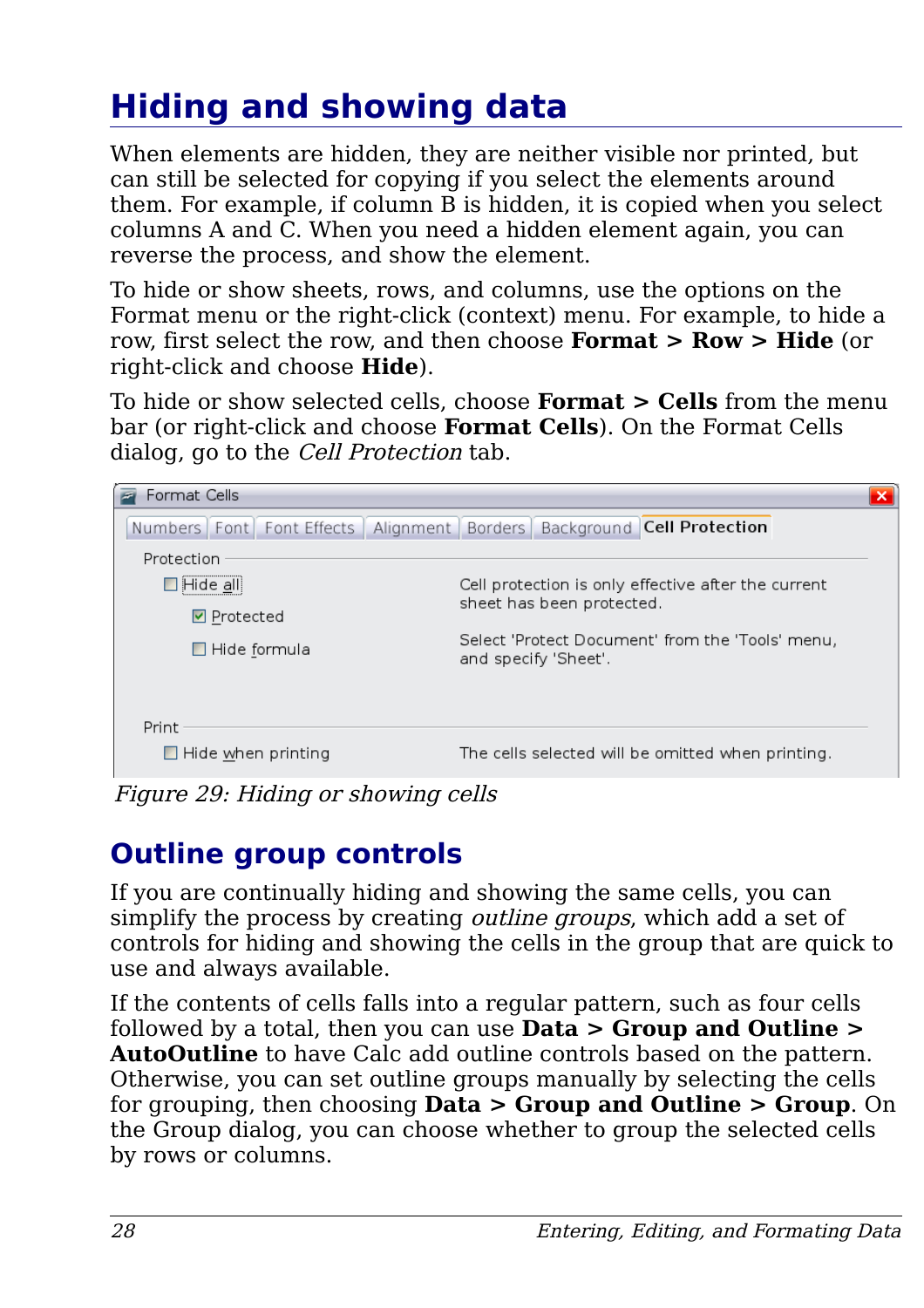When you close the dialog, the outline group controls are visible between either the row or column headers and the edges of the editing window. The controls resemble the tree-structure of a file-manager in appearance, and can be hidden by selecting **Data > Outline > Hide Details**. They are strictly for online use, and do not print.

The basic outline controls have plus or minus signs at the start of the group to show or hide hidden cells. However, if one or more outline group is nested in another, the controls have numbered buttons for hiding different levels of group.

If you no longer need a group, place the mouse cursor in any cell in it and select **Data > Group and Outline > Ungroup**. To remove all groups on a sheet, select **Data > Group and Outline > Remove**.



Figure 30: Outline group controls

### <span id="page-28-0"></span>**Filtering which cells are visible**

A filter is a list of conditions that each entry has to meet in order to be displayed. You can set three types of filters from the **Data > Filter** sub-menu.

**Automatic filters** add a drop-down list to the top row of a column that contains commonly used filters. They are quick and convenient, and, because the condition includes every unique entry in the selected cells, are almost as useful with text as with numbers.

In addition to each unique entry, automatic filters include the option to display all entries, the ten highest numerical values, and all cells that are empty or not-empty, as well as a standard filter. Their drawback is that they are somewhat limited. In particular, they do not allow regular expressions, so you cannot display contents that are similar, but not identical, by using automatic filters.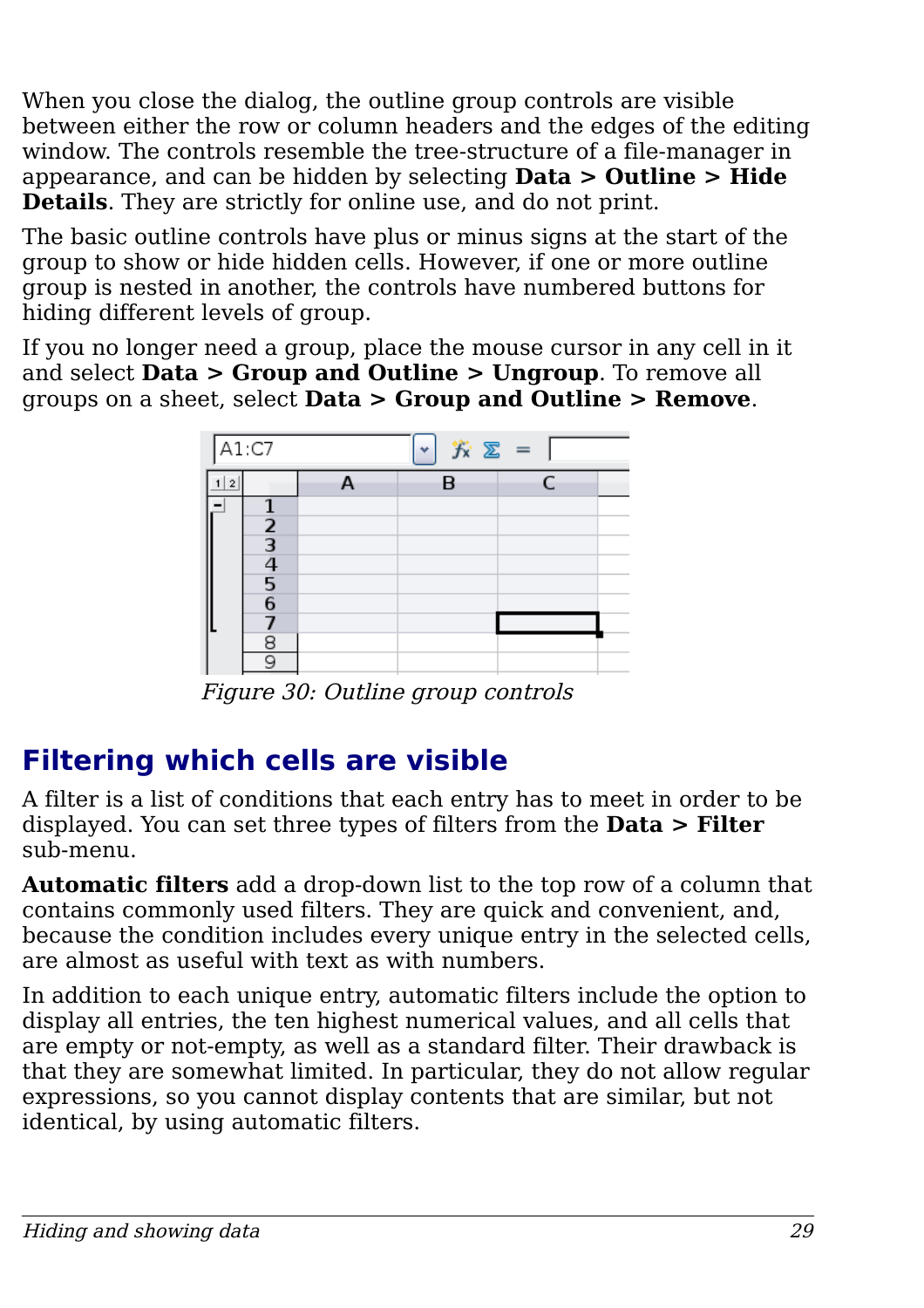**Standard filters** are more complex than automatic filters. You can set as many as three conditions as a filter, combining them with the operators AND and OR. Standard filters are mostly useful for numbers, although a few of the conditional operators, such as  $=$  and  $\lt$   $>$  can also be useful for text.

Other conditional operators for standard filters include options to display the largest or smallest values, or a percentage of them. Useful in themselves, standard filters take on added value when used to further refine automatic filters.

**Advanced filters** are structured similarly to standard filters. The differences are that advanced filters are not limited to three conditions, and their criteria are not entered in a dialog. Instead, advanced filters are entered in a blank area of a sheet, then referenced by the advanced filter tool to apply them.

# <span id="page-29-0"></span>**Sorting records**

Sorting arranges the visible cells on the sheet. In Calc, you can sort by up to three criteria, with each criterion applied one after the other. Sorts are handy when you are searching for a particular item, and become even more powerful after you have filtered data.

In addition, sorting is often useful when you add new information. When a list is long, it is usually easier to add new information at the bottom of the sheet, rather than adding rows in the proper places. After you have added information, you can then sort it to update the sheet.

Highlight the cells to be sorted, then select **Data > Sort** to open the

Sort dialog [\(Figure 31\)](#page-30-0) or click the **Sort Ascending 1** or **Sort** 

**Descending t** toolbar buttons. Using the dialog, you can sort the selected cells using up to three columns, in either ascending (A-Z, 1-9) or descending (Z-A, 9-1) order.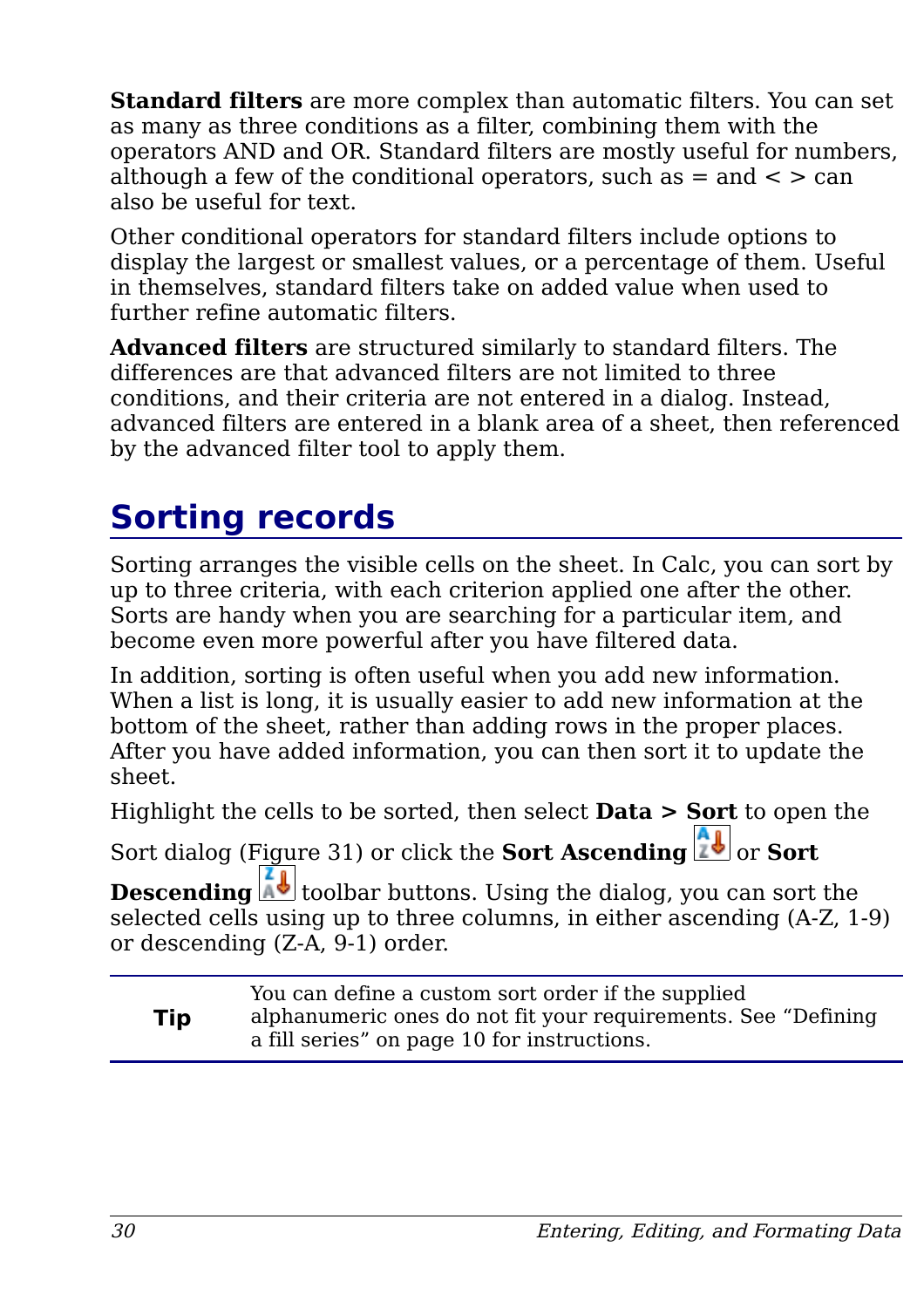| $\overline{z}$<br>Sort | $\overline{\mathbf{x}}$ |
|------------------------|-------------------------|
| Sort Criteria Options  |                         |
| Sort by                |                         |
| v<br>Column A          | ⊙ Ascending             |
|                        | ○ Descending            |
| Then by                |                         |
| ∣√<br>Column B         | ⊙ Ascending             |
|                        | $O$ Descending          |
| Then by                |                         |
| - undefined -<br>v     | ⊙ Ascending             |
|                        | Descending<br>Ω         |

<span id="page-30-0"></span>Figure 31: Choosing the criteria and order of sorting

On the Options tab of the Sort dialog [\(Figure 32\)](#page-31-1), you can choose the following options:

#### **Case sensitive**

If two entries are otherwise identical, one with an upper case letter is placed before one with a lower case letter in the same position.

#### **Range contains column labels**

Does not include the column heading in the sort.

#### **Include formats**

A cell's formatting is moved with its contents. If formatting is used to distinguish different types of cells, then use this option.

#### **Copy sort results to**

Sets a spreadsheet address to which to copy the sort results. If a range is specified that does not have the necessary number of cells, then cells are added. If a range contains cells that already have content, then the sort fails.

#### **Custom sort order**

Select the box, then choose from the drop-down list one of the sort orders defined in **Tools > Options > OpenOffice.org Calc > Sort Lists**.

#### **Direction**

Sets whether rows or columns are sorted. The default is to sort by columns unless the selected cells are in a single column.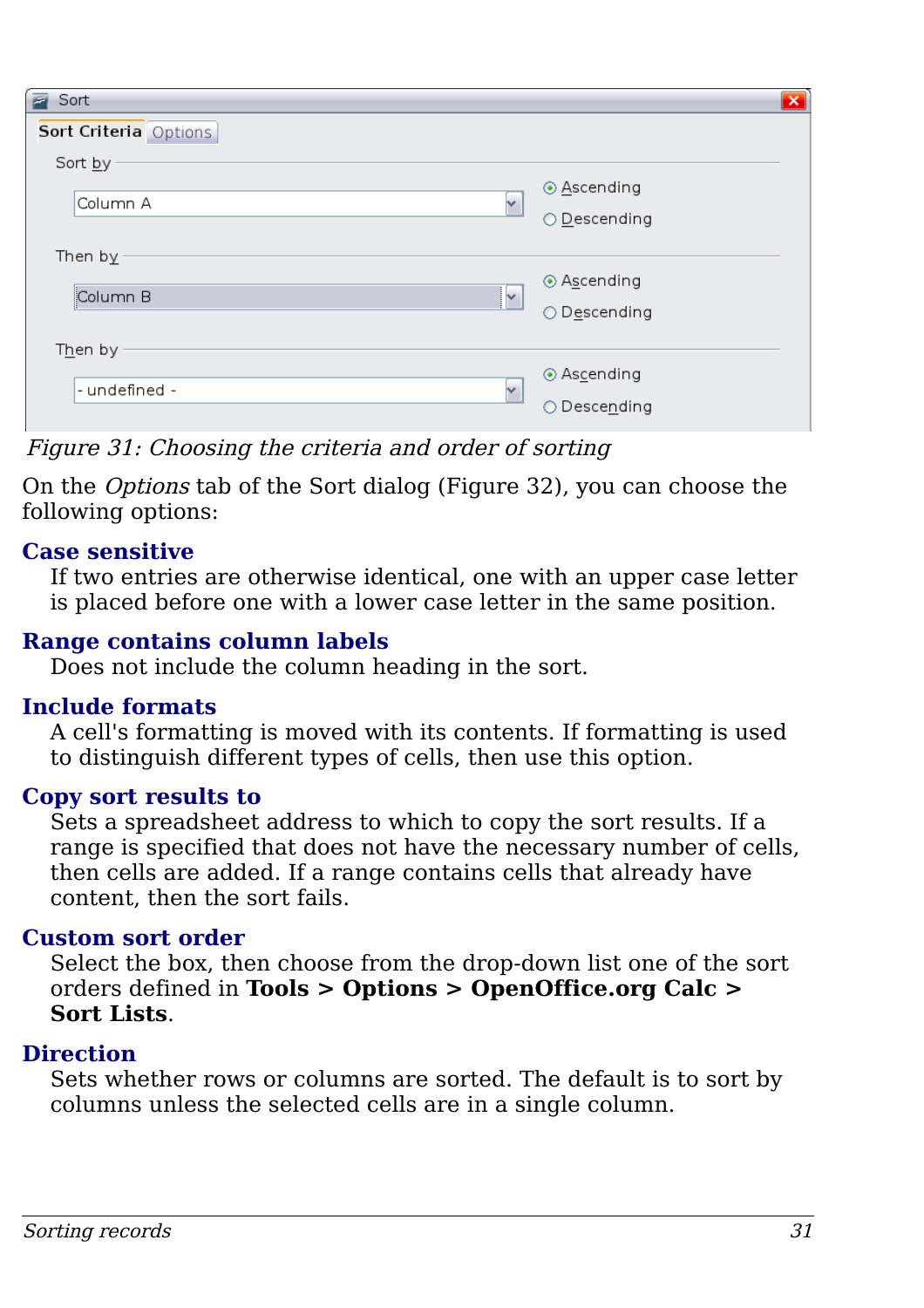| Sort Criteria <b>Options</b>       |   |         |    |        |      |       |
|------------------------------------|---|---------|----|--------|------|-------|
| Case sensitive                     |   |         |    |        |      |       |
| Range contains column labels       |   |         |    |        |      |       |
| $\triangledown$ Include formats    |   |         |    |        |      |       |
| ☑ Copy sort results to:            |   |         |    |        |      |       |
| - undefined -                      | v |         |    |        |      |       |
| Custom sort order<br>$\mathcal{L}$ |   |         |    |        |      |       |
| Sun, Mon, Tue, Wed, Thu, Fri, Sat  |   |         |    |        |      | ᢦ     |
| Language                           |   | Options |    |        |      |       |
| Default                            | v |         |    |        |      | v     |
| Direction                          |   |         |    |        |      |       |
| ⊙ Top to bottom (sort rows)        |   |         |    |        |      |       |
| ◯ Left to right (sort columns)     |   |         |    |        |      |       |
| Data area: \$A\$1:\$C\$7 (unnamed) |   |         |    |        |      |       |
|                                    |   |         | ОК | Cancel | Help | Reset |

<span id="page-31-1"></span>Figure 32: Options for sorting

# <span id="page-31-0"></span>**Finding and replacing in Calc**

In spreadsheet documents you can find text, formulas, and styles. You can navigate from one result to the next, or you can highlight all matching cells at once, then apply another format or replace the cell contents by other content.

Cells can contain text or numbers that were entered directly as in a text document. Cells can also contain text or numbers as the result of a calculation. The search method depends on the type of data you are searching for.

By default, Calc searches the current sheet. To search through all sheets of the document, click **More Options**, then select Search in all sheets option.

**Tip** Cell contents can be formatted in different ways. For example, a number can be formatted as a currency, to be displayed with a currency symbol. You see the currency symbol in the cell, but you cannot search for it.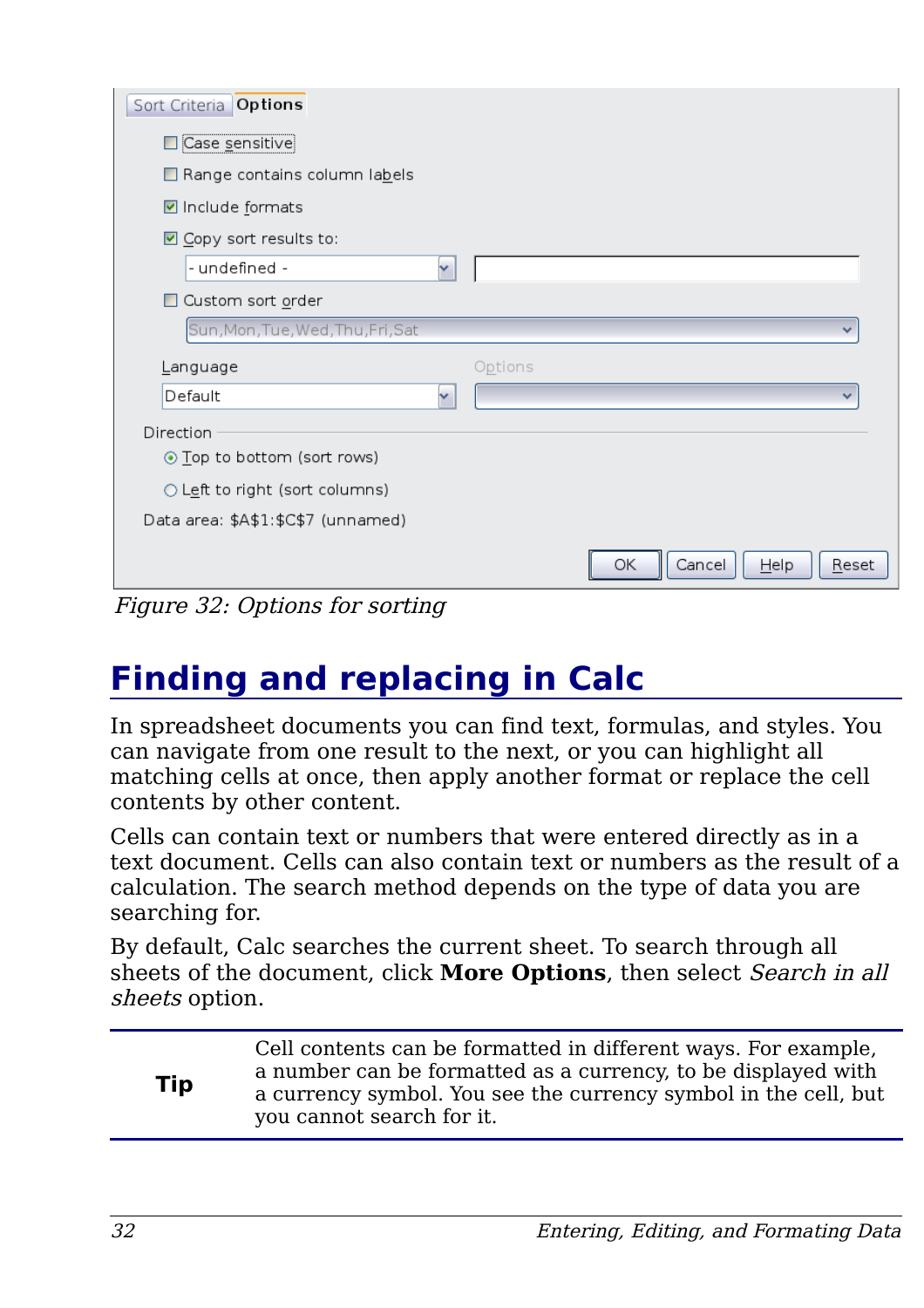| Find & Replace                |                      |             |
|-------------------------------|----------------------|-------------|
| Search for                    |                      | Find        |
|                               | ×                    | Find All    |
|                               |                      |             |
| Replace with                  |                      | Replace     |
|                               | $\checkmark$         | Replace All |
| Match case<br>Entire cells    |                      |             |
| Less Options $\hat{z}$        | Help                 | Close       |
| Current selection only        |                      |             |
| Backwards                     |                      |             |
| Regular expressions           |                      |             |
| Similarity search             | $\mathbb{L}^{++}$    |             |
| Search for Styles             |                      |             |
| Search in<br>Search direction | Formulas<br>Formulas |             |
|                               | Values<br>Notes      |             |
| Search in all sheets          |                      |             |

<span id="page-32-1"></span>Figure 33: Expanded Find & Replace dialog



Use **Replace All** with caution; otherwise, you may end up with **Caution Caution Caution** some highly embarrassing mistakes. A mistake with **Replace All** might require a manual, word-by-word search to fix, if it is not discovered in time to undo.

### <span id="page-32-0"></span>**Finding and replacing formulas or values**

You can specify in the Find & Replace dialog either to find the parts of a formula or the results of a calculation.

- 1) To open the Find & Replace dialog, use the keyboard shortcut Control+F or select **Edit > Find & Replace**.
- 2) Click **More Options** to expand the dialog.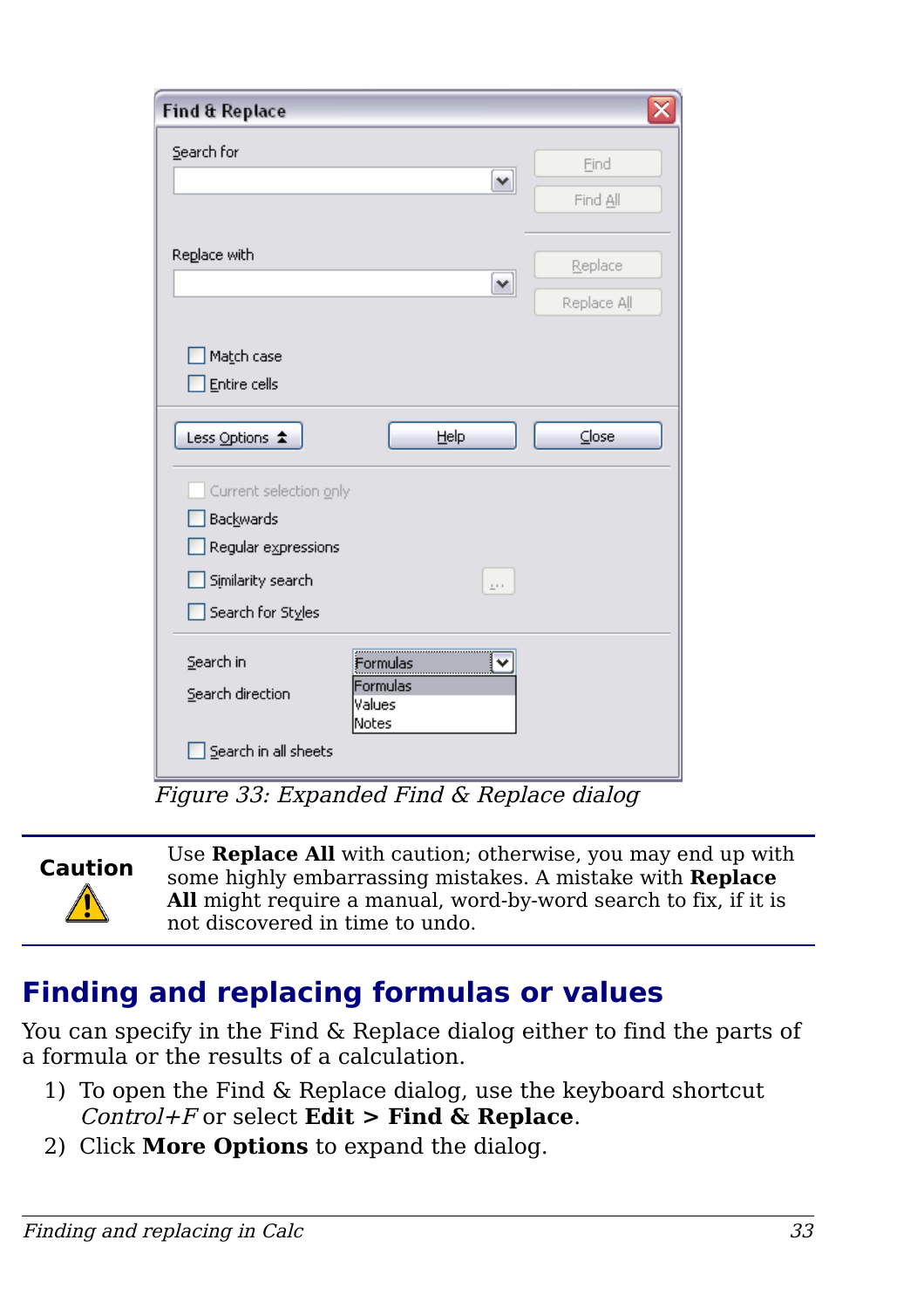- 3) Select Formulas or Values in the Search in drop-down list.
	- Formulas finds parts of the formulas.
	- Values finds the results of the calculations.
- 4) Type the text you want to find in the *Search for* box.
- 5) To replace the text with different text, type the new text in the Replace with box.
- 6) When you have set up your search, click **Find**. To replace text, click **Replace** instead.

### <span id="page-33-2"></span>**Finding and replacing text**

- 1) Open the Find & Replace dialog, click **More Options** to expand the dialog, and select Values or Notes in the Search in drop-down list.
- 2) Type the text you want to find in the *Search for* box.
- 3) To replace the text with different text, type the new text in the Replace with box.
- 4) Click **Find**, **Find All**, **Replace**, or **Replace All**.

When you click **Find**, Calc selects the next cell that contains your text. You can edit the text, then click **Find** again to advance to the next found cell. If you closed the dialog, you can press  $Ctrl + Shift + F$  to find the next cell without opening the dialog.

When you click **Find All**, Calc selects all cells that contain your entry. Now you can, for example, apply a cell style to all at once.

### <span id="page-33-1"></span>**Finding and replacing cell styles**

To quickly change all the paragraphs of one (unwanted) style to another (preferred) style:

- 1) On the expanded Find & Replace dialog [\(Figure 33\)](#page-32-1), select **Search for Styles**. The Search for and Replace with boxes now contain a list of styles.
- 2) Select the styles you want to search for and replace.
- 3) Click **Find, Find All**, **Replace**, or **Replace All**.

### <span id="page-33-0"></span>**Using wildcards (regular expressions)**

Wildcards (also known as *regular expressions*) are combinations of characters that instruct OOo how to search for something. Regular expressions are very powerful but not very intuitive. They can save time and effort by combining multiple finds into one.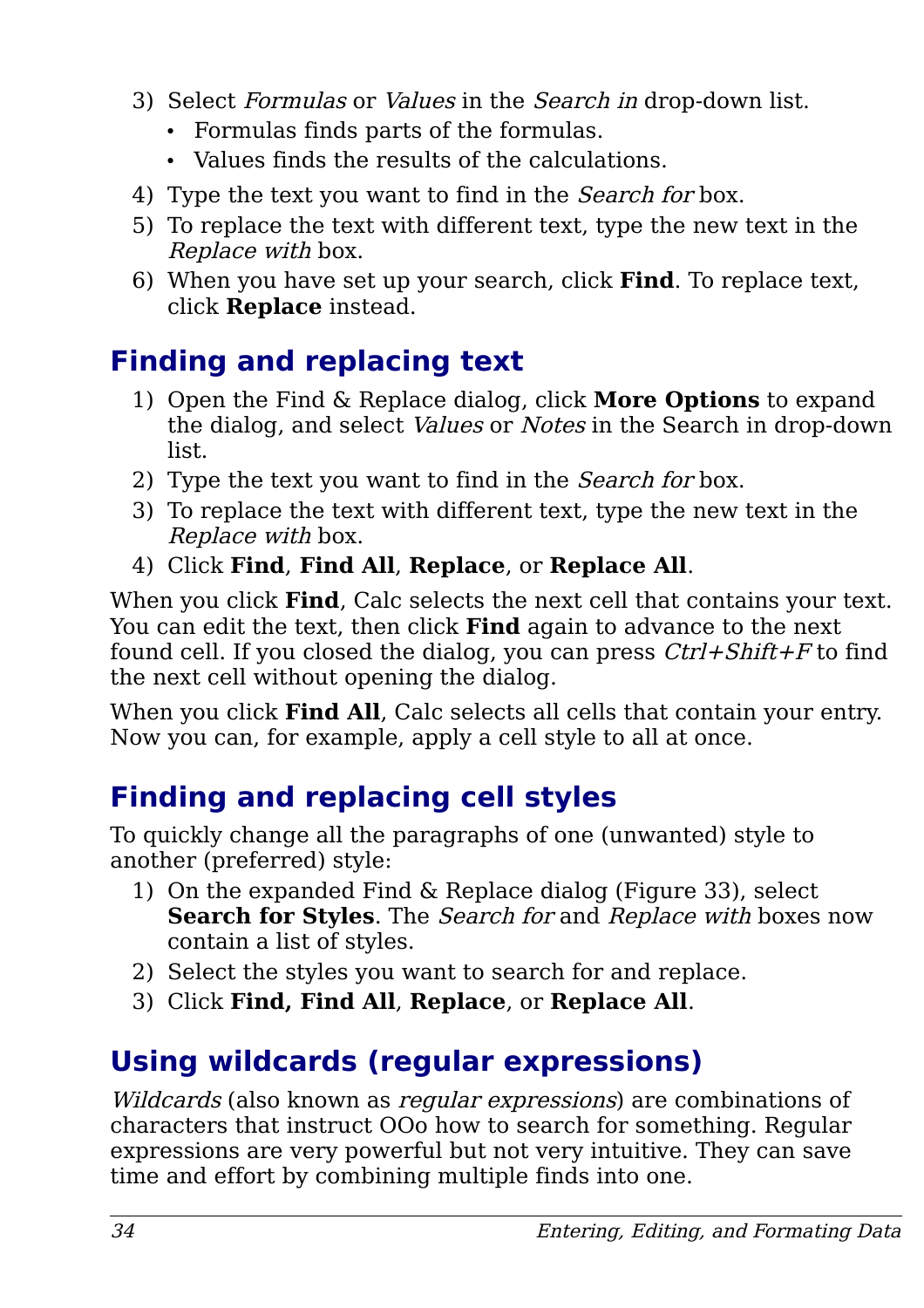To use wildcards and regular expressions when searching and replacing:

- 1) On the Find & Replace dialog, click **More Options** to see more choices. On this expanded dialog [\(Figure 33\)](#page-32-1), select the **Regular expressions** option.
- 2) Type the search text, including the wildcards, in the *Search for* box and the replacement text (if any) in the Replace with box.
- 3) Click **Find, Find All**, **Replace**, or **Replace All** (not recommended).

**Tip** The online help describes many of the regular expressions and their uses their uses.

The following points are interesting to Calc users:

- In Calc, regular expressions are applied separately to each cell. So a search for **r.d** will match **red** in cell A1 but will not match **r** in cell A2 and **d** (or **ed**) in cell A3. (The regular expression **r.d** means "try to match **r** followed by any other character followed by **d**.")
- When a match is found, the whole cell is shown highlighted, but only the text found will be replaced. For example, searching for **brown** will highlight a cell containing **redbrown clay**, and replacing with nothing will leave the cell containing **red clay**.
- If Find is used twice in a row, the second time with **Current selection only** activated, then the second search will evaluate the whole of each selected cell, not just the strings found which caused the cells to be selected in the first search. For example, searching for **joh?n**, then activating **Current selection only** and searching for **sm.th** will find cells containing **Jon Smith** and **Smythers, Johnathon**.
- If a cell contains a hard line break (entered by  $Ctrl + Enter$ ), this may be found by **\n**. For example if a cell contains **red hard line break clay** then searching for **d\nc** and replacing with nothing leaves the cell containing **relay**.
- The hard line break acts to mark "end of text" as understood by the regular expression special character **\$** (in addition of course to the end of text in the cell). For example, if a cell contains **red hard\_line\_break clay** then a search for **d\$** replacing with **al** leaves the cell with **real hard\_line\_break clay**. Note that with this syntax the hard line break is not replaced—it simply marks the end of text.